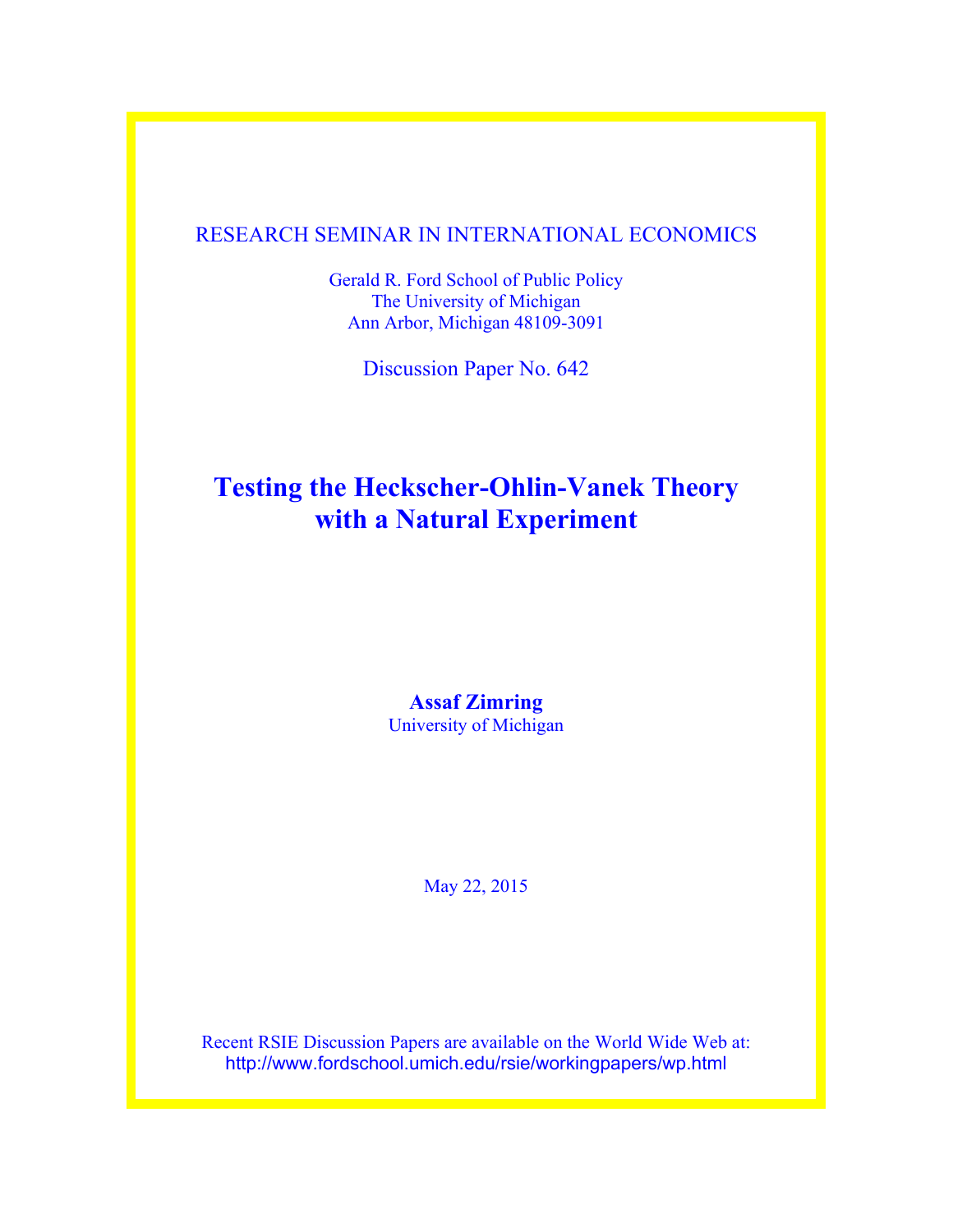# Testing the Heckscher-Ohlin-Vanek Theory with a Natural Experiment

Assaf Zimring<sup>∗</sup>

May 22, 2015

#### Abstract

This paper uses the historical episode of the near-elimination of commuting from the West Bank into Israel, which caused a large and rapid expansion of the local labor force in the West Bank, to test the predictions of the Heckscher-Ohlin-Vanek (HOV) model of trade. I use variation between districts in the West Bank to test these predictions, and find strong support for them: Wage changes were not correlated with the size of the shock to the district labor force (Factor Price Insensitivity); Districts that received larger influx of returning commuters shifted production more towards labor intensive industries (Rybczynski effect); And on the consumption side, the data are consistent with the assumption of identical homothetic preferences, which, combined with the production results, supports the Heckscher-Ohlin-Vanek theorem on the factor content of trade.

Keywords: Heckscher-Ohlin-Vanek, Rybczynski, West Bank, Natural Experiment

JEL Codes: F11, F14, F16, F51

<sup>∗</sup>assafzim@gmail.com. I thank Doireann Fitzgerald, Kalina Manova, Alan Deardorff, Andrei Levchenko, Kyle Bagwell, Kyle Handley, Sebastian Sotello, Javier Cravino, Kei-Mu Yi, Haggay Etkes, and Ran Abramitzky, for many useful comments. I am grateful to the Upjohn Institute for Employment Research for their generous financial support. Vamika Bajaj and Jialin Liu provided excellent research assistance.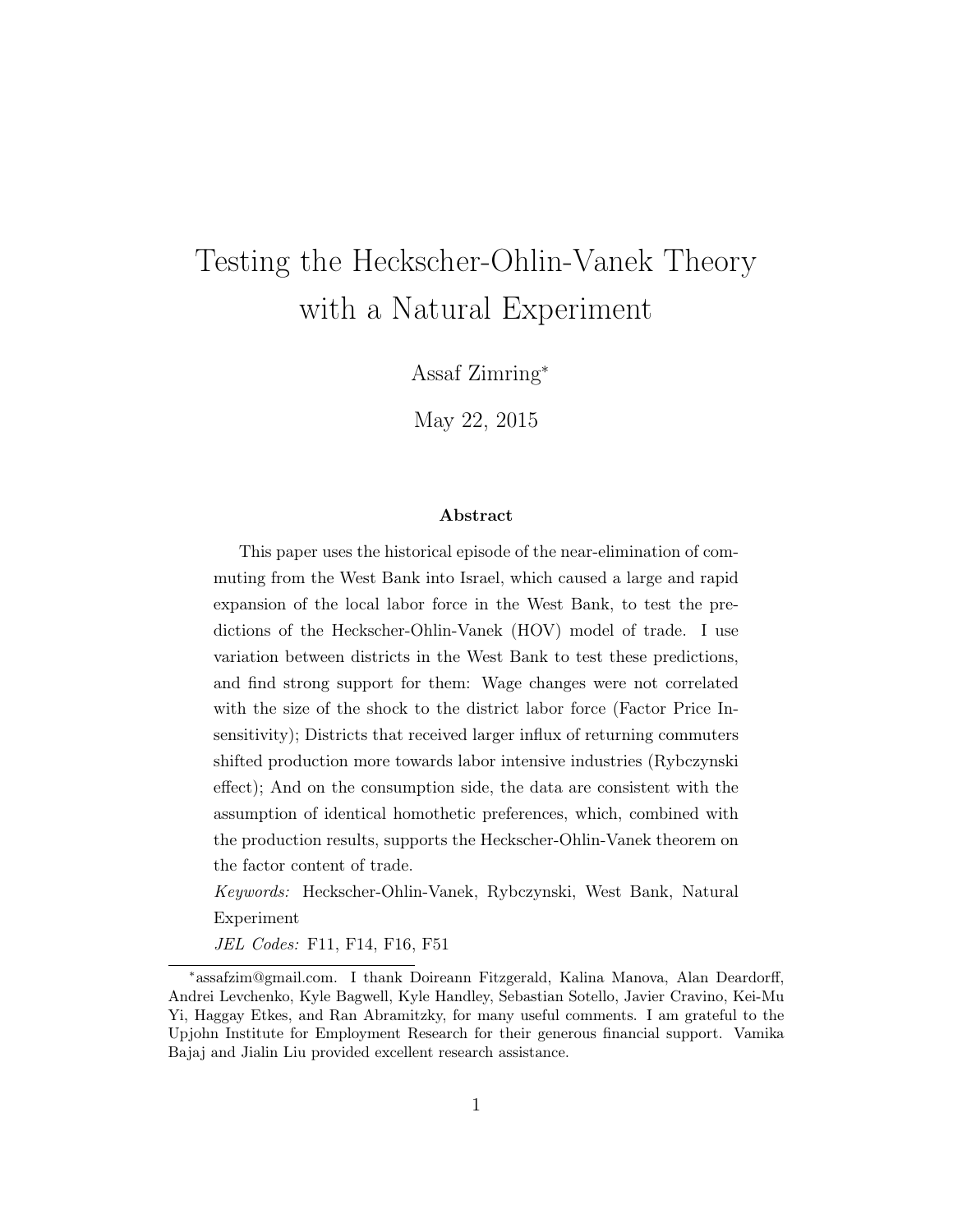## 1 Introduction

According to the Heckscher-Ohlin theory, all else equal, countries will tend to export those goods whose production is intensive in the factors they have in relative abundance. One of the most important formulations of this insight, the Heckscher-Ohlin-Vanek theorem, states this result in terms of the so-called "factors content of trade": Countries will be net exporters of the services of factors they have in relative abundance, embodied in the goods they trade. The theoretical appeal of the HOV framework has made it one of the pillars of neo-classical international trade theory. However, the long history of its empirical tests gives the theory little, if any, support. As Davis and Weinstein (2001) put it in an important paper: "The prediction [of the HOV theorem] is elegant, intuitive, and spectacularly at odds with the data." An important reason for these empirical limitations of the theory is that the 'all else equal' assumption in the HOV theory is a very strong one indeed. It assumes, essentially, that factor proportions are the only difference between countries. Accordingly, most of the modifications that were introduced into the theory in order to reconcile it with observed trade flows revolved around replacing these assumptions with more general ones, allowing for various kinds of technological differences, differences in preferences, and so on.

In this paper, I take a different approach. Instead of using the theory to explain trade data in a cross-section of countries, where the 'all else equal' assumption seems problematic, I use it to explain changes in production and trade patterns in a number of small open economies, following a large, exogenous, and persistent shock to their factor abundance. The use of this "natural experiment" allows me to test the core of the HOV theory without having to take a strong stand on the nature of the differences between the economies under study. In essence, instead of modeling the differences between the economies I study, this empirical setting allows me to "difference them out". It is, to my knowledge, the first paper to test the HOV formulation of the Heckscher-Ohlin insights using a natural experiment. The results are encouraging for the theory: All three of the relevant predictions of the HOV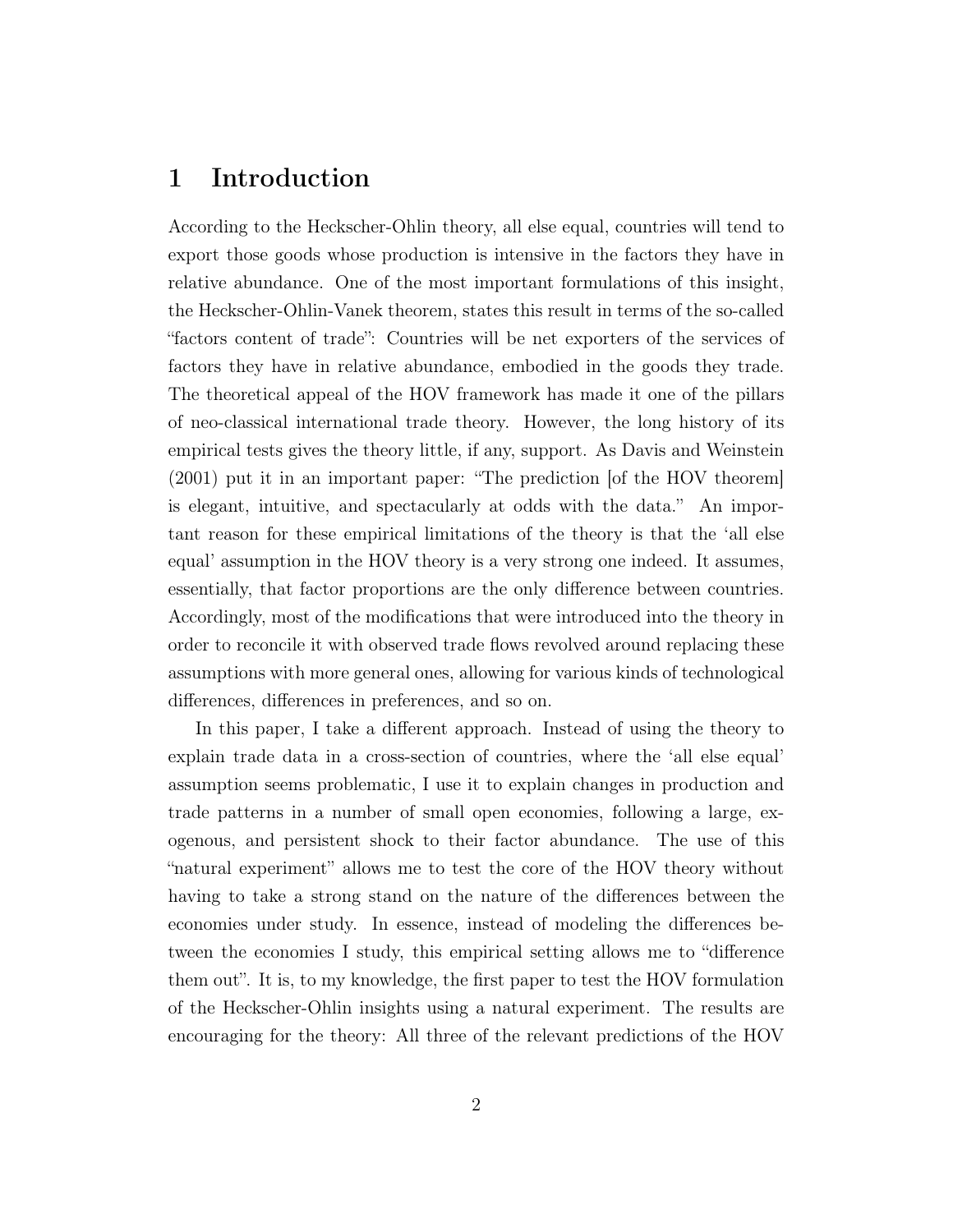framework, i.e. Factor Price Indifference, the Rybczynski effect, and the HOV theorem, are supported by the data.

The historical episode I use in this study is the near elimination of commuting from the West Bank into Israel in the year 2000. Until that point, around 20% of the labor force in the West Bank commuted to work in Israel on a daily basis. In October 2000, following the outbreak of the Second Intifada, the number of commuters to Israel was severely restricted by the Israeli government, and remained low for many years after. The immediate result of this policy change was a large increase in the effective size of the domestic labor force available for work in the West Bank, making the West Bank substantially more labor-abundant.

Two important features of this historical episode make it especially suitable for testing the predictions of the HOV model. First, throughout the whole period in question, while the movement of people across the border was severely restricted, the movement of goods was not, and the West Bank traded extensively with the world.<sup>1</sup> Second, large variation in commuting patterns between the different districts of the West Bank before 2000 led to large variation in the size of the shock to their labor force when commuting declined. Moreover, the data show that due to extremely limited mobility between districts, the variation in the size of the initial shock had a persistent effect on the size of the labor force in each district, and it is clearly visible in the data 8 years after commuting declined. It is this variation that I use to test the predictions of the HOV theory.

In the West Bank context, comparing a district which received a large influx of returning commuters to one which received a smaller influx, the HOV theory makes three major predictions. First, the Rybczynski effect predicts that a district which received a larger influx of returning commuters will experience a larger shift in the composition of production towards labor-intensive industries. Second, the Factor Price Insensitivity (FPI) result predicts that

<sup>1</sup>That is not to say that trade was completely free. What is important for our purpose here is that whatever restrictions existed, they didn't change much following the outbreak of the Second Intifada.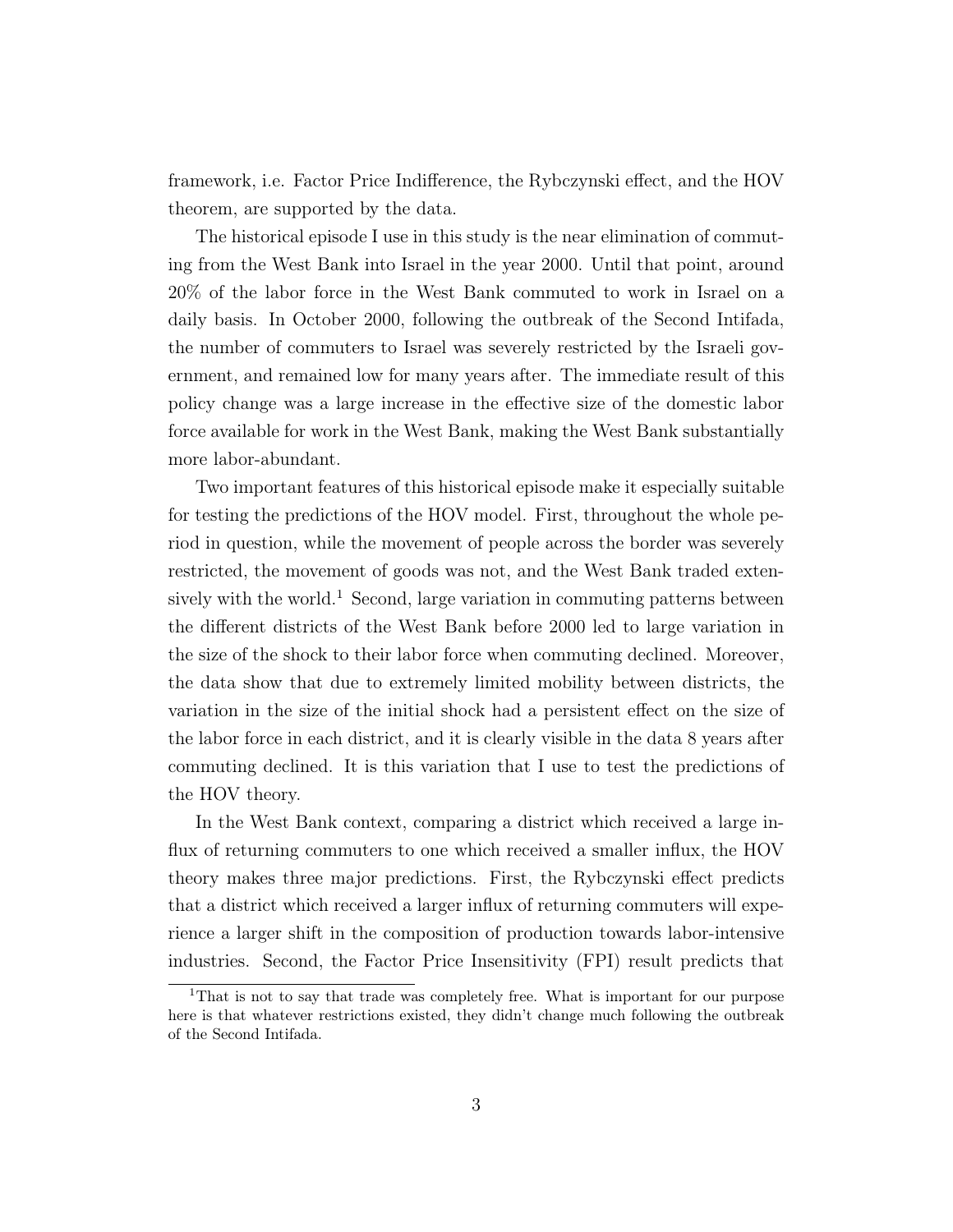such a district will not experience slower wage growth, in spite of the larger increase in labor supply. And third, the HOV theorem predicts that a district that received a larger influx of returning workers will increase its net exports of labor services, embodied in labor-intensive goods, more than a district which received a smaller influx. The first two predictions (Rybczynski effect and FPI) are directly confirmed by the data. Unfortunately, since no data on "imports" and "exports" of districts in the West Bank exist, the third prediction cannot be tested directly. However, it is supported indirectly by data on consumption patterns. Put together, these results provide substantial empirical support for the HOV theory.

What use, however, is a test of the HOV theory, a theory of trade between real countries, that instead of explicitly modeling the real differences between them, finds a way around these differences? To answer this question, one first needs to explain what use is the HOV theory to begin with. The HOV model, if true, can be used for two different purposes. It can explain observed global trade patterns based on global factor endowments, and it can predict the effects that various shocks in an open economy — to terms of trade, to factor endowments, etc. — will have on domestic factor markets and on trade patterns. Most of the literature showed that the basic model performs the former task poorly, and tried to elaborate on the theory to make it more compatible with observed trade flows. This paper shows that even in its most basic version, the HOV model performs the latter task well.

## 2 Relation to the Literature

This paper contributes to the large literature on empirical tests of the HOV model. Essentially all of this literature, dating back to the famous "paradox" discovered by Leontief (1953), and including the seminal work of Stern and Maskus (1981), Maskus (1985), Bowen, Leamer, and Sveikauskas (1987), and Harrigan (1995), find that the theory, at least in its most basic form, does very poorly in predicting trade patterns. Later work, such as Trefler (1993), Trefler (1995), and Davis and Weinstein (2001) therefore focused on documenting the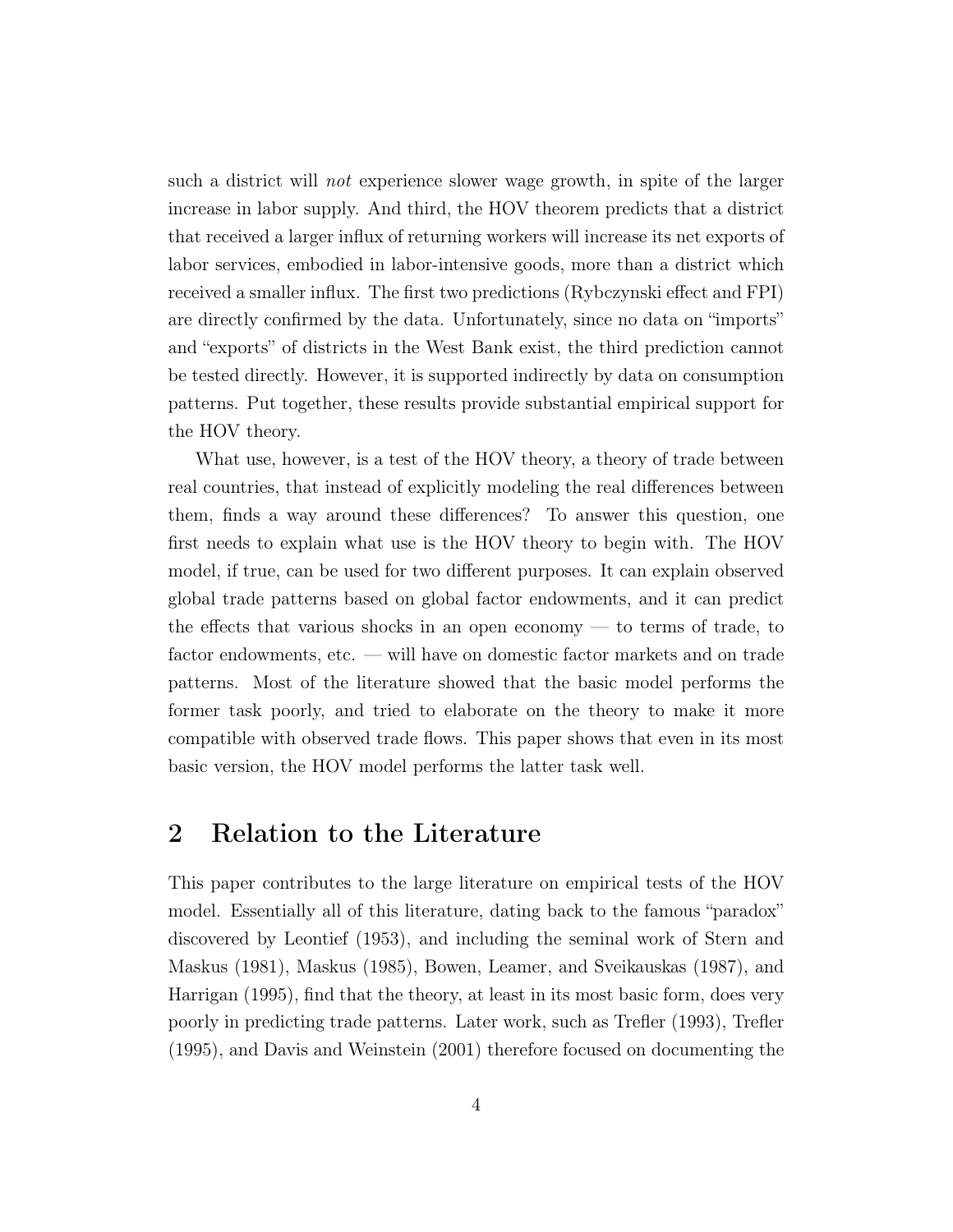ways in which observed trade patterns deviate from those predicted by the HOV theory, and suggested modifications to the theory, such as productivity differences between countries, home bias in consumption, trade costs, and the existence of non-tradeable goods, which greatly improved the predictive power of the model. The main contribution of this paper is that instead of expanding the theory by adding and relaxing assumptions to make it more compatible with observed international trade data, I use an historical episode where the 'all else equal' assumption of the HOV model is plausible, but nonetheless the model makes non-trivial predictions.

Bernhofen and Brown (2011) use the natural experiment of Japan's move from autarky to free trade in the mid-nineteenth century to test what they refer to, following Deardorff (1982), as the general validity of the Heckscher-Ohlin model, or HOD (Heckscher-Ohlin-Deardorff). Relying on numerous sources for factor prices and production techniques, they find empirical support for the main testable prediction of the HOD, which states that evaluated at factor's autarky prices, the value of the factor content of trade is (weakly) positive. In addition to using more standardized data, from a more recent historical episode, the contribution of this paper relative to Bernhofen and Brown (2011) is that it tests one of the most special versions of the Heckscher-Ohlin model, maintaining all the strong assumptions of the HOV formulation, and not the most general formulation, which Bernhofen and Brown test. This allows for more intuitive results about the trade prediction, and it allows me to test not just the trade prediction, but also the Rybczynski effect, and the Factor Price Insensitivity prediction.

A number of studies tested Heckscher-Ohlin type predictions for different regions within the same country, as I do in this paper. Horiba and Kirkpatrick (1981) perform a cross-sectional test, using Leontief (1953) methodology, for US regions for 1963. Davis, Weinstein, Bradford, and Shimpo (1997) use data from prefectures in Japan to test the predictions of the HOV model for production and for consumption. However, using data on different regions in the same territory raises the issue of the mobility of factors as an alternative explanation for the findings, and thus of interpreting correlations as causality: Did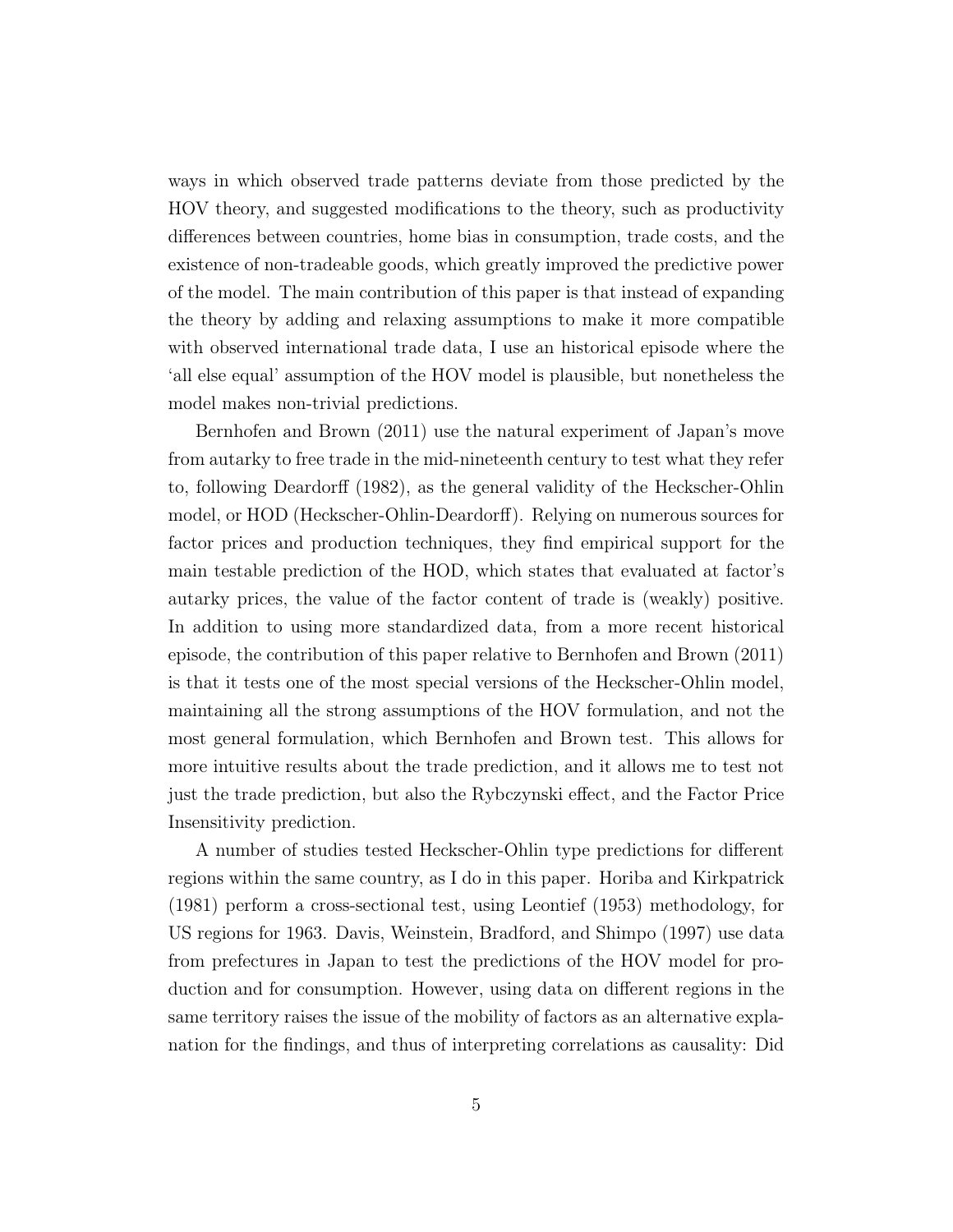labor flow into districts with industries that are labor-intensive, or did districts with large labor endowment specialize in labor-intensive sectors? Were wages equalized by the migration of labor to areas with higher labor demand, or by the migration of labor-intensive industries to areas with high labor supply? The contribution of this paper is that the natural experiment I consider does not restrict itself to ex-post statements, but directly demonstrates causality: Labor did not flow into regions in the West Bank with labor-intensive industries, but rather regions that received, for exogenous reasons, a larger influx of labor, shifted their production more towards labor-intensive industries, and exported the increased production of these goods. Michaels (2008) uses the differential effect of the creation of the US Interstate Highway System on different US rural counties. He finds that factor prices changed in a way that is consistent with the prediction of many-goods, two factors, two countries version of Heckscher-Ohlin. Relative to his work, not only am I able to test the predictions of the canonical HOV model, but the shock I study in this paper is much larger and more concentrated in time, thus allowing for better identification.

Another contribution of this paper has to do with the interpretation of the results. A well known issue with some of the empirical literature on the HOV model is that in the absence of a clear alternative theory, it is not obvious how to interpret the results of some of the tests. In particular, a positive correlation between the values of variables as predicted by the theory and the observed values of these variables may not be enough to lend support for the theory. As Davis, Weinstein, Bradford, and Shimpo (1997) explain: "Setting a null that there should be no correlation... could be rejected in most cases, but little comfort can be obtained by rejecting such an absurd proposition." In this paper, there is an obvious alternative in the form of differential capital flows. In this alternative scenario, larger influxes of returning workers are matched by proportionally larger inflows of capital, thus restoring the original capital to labor ratio. Importantly, under this scenario, the sectoral composition of production, which is the key ingredient in the HOV model, plays no role at all in the absorption of the increase in labor, as each district will simply become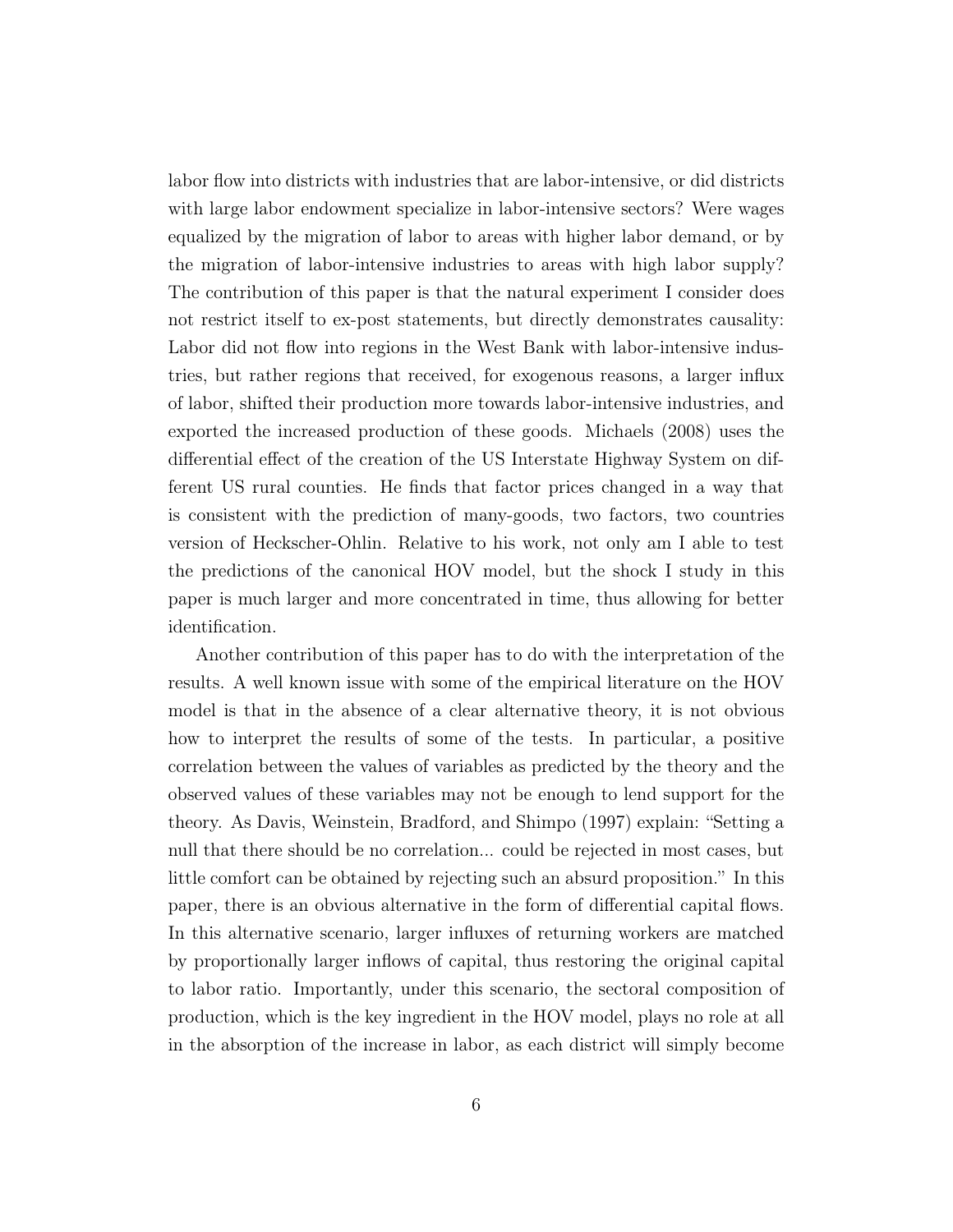a larger replica of its old self.

Since I do not have good data on capital flows, I test the success of the HOV predictions relative to this alternative scenario by creating a counterfactual West Bank, that shares many important features with the real West Bank, but in which sectoral changes in the composition of production do not occur, and therefore the HOV theory, by construction, has no explanatory power. I then use this counterfactual economy as a benchmark against which to evaluate the results of the tests of the HOV model in the real data, and find that systematic sectoral changes toward labor-intensive industries are necessary to account for the absorption of returning workers. Sectoral shifts matter.

This paper is also related to the work of Gandal, Hanson, and Slaughter (2004), who performed "absorption accounting" for the way the immigration wave from the USSR into Israel in the 90's was absorbed into the labor market. They find that changes in Israel's output mix did not play a role in absorbing the changes in the size and skill composition of the labor force in Israel. However, lacking a valid counterfactual, they caution against interpreting their findings as causal, and argue that they should only be understood as an accounting of the relative contribution of different elements (local technological change, output mix change, etc.) to the absorption of the new immigrants into the labor market. Hanson and Slaughter (1999) use a similar methodology to analyze output mix changes in the US. in response to immigration waves, and find the output mix changes "broadly match state endowment change", and that relative FPE holds, which provides indirect support for the output mix change hypothesis. Relative to these studies, the West Bank experience after 2000 provides a much larger change in the size of labor markets, with a more plausibly exogenous source of variation. This allows for sharper tests of the theory, and accordingly, I find that output mix change not only broadly matches changes in labor supply, but it can explain, quantitatively, the absorption of the returning commuters.

This paper also contributes to the very large literature on the effects of immigration on labor markets (see Kerr and Kerr (2011) for a recent survey of the literature). While the historical context of this paper is different from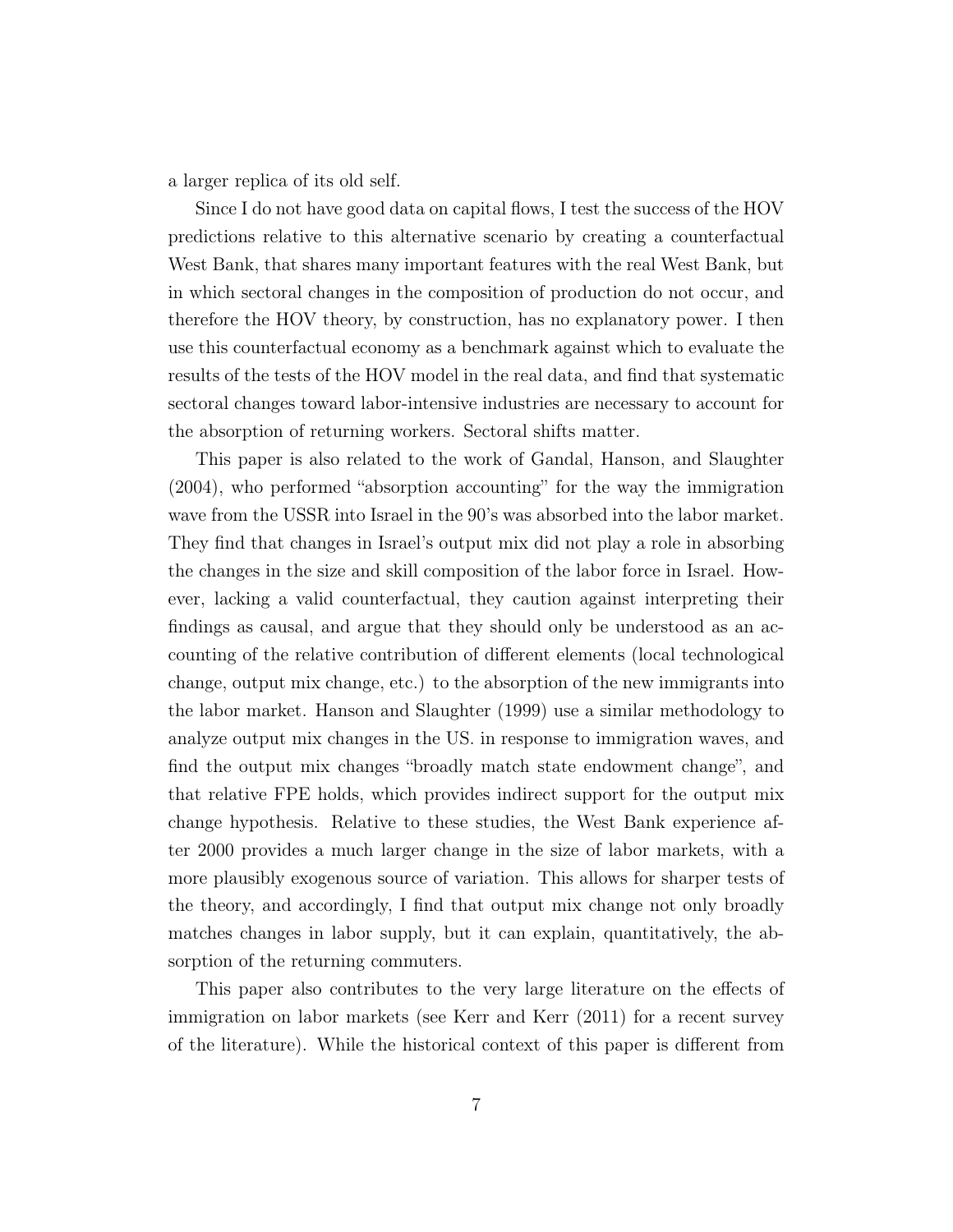that of most immigration waves, since most of the workers who commuted into Israel before 2000 have been and remained residents of the West Bank, by highlighting changes to the output mix as a way to absorb new workers into the labor market, this paper can help explain why some studies, such as Card (1990), found immigrants to have little effect on the wages of natives.

Last, but not least, this paper can help in understanding labor markets and their relationship with trade in the West Bank, and the interaction of both with the political conflict—a topic of importance for policy. Several studies, such as Angrist (1995), Angrist (1996), Etkes (2011), Flaig, Siddig, Grethe, Luckmann, and McDonald (2013), and Mansour (2010) have looked at the relatively short-term effects of Israeli policies on Palestinian labor markets. This is the first paper to study the long-term effects of the decline in commuting into Israel, and the first to directly relate labor market conditions in the West Bank to trade.

The rest of the paper is organized as follows: Section 3 describes the historical episode that is used in the paper, and explains what makes it suitable for testing the HOV theory. Section 4 derives the testable predictions of the HOV model that will be tested using the data from the West Bank, and reports the results of these tests, and section 5 concludes. The data I used to compile the variables for this study, and the way they were compiled, are described in the data appendix.

## 3 Historical Background

#### 3.1 The West Bank Labor Force

Palestinians began commuting from the West Bank into Israel for work almost immediately after the Israeli capture of the West Bank from Jordan in 1967 (See Angrist (1995)), and during the late 1990's about 20 percent of the labor force in the West Bank commuted to work in Israel on a daily basis, most of them using travel permits issued by Israel. (See Etkes (2011) for institutional details.) In September 2000, a wave of violent clashes between Palestinian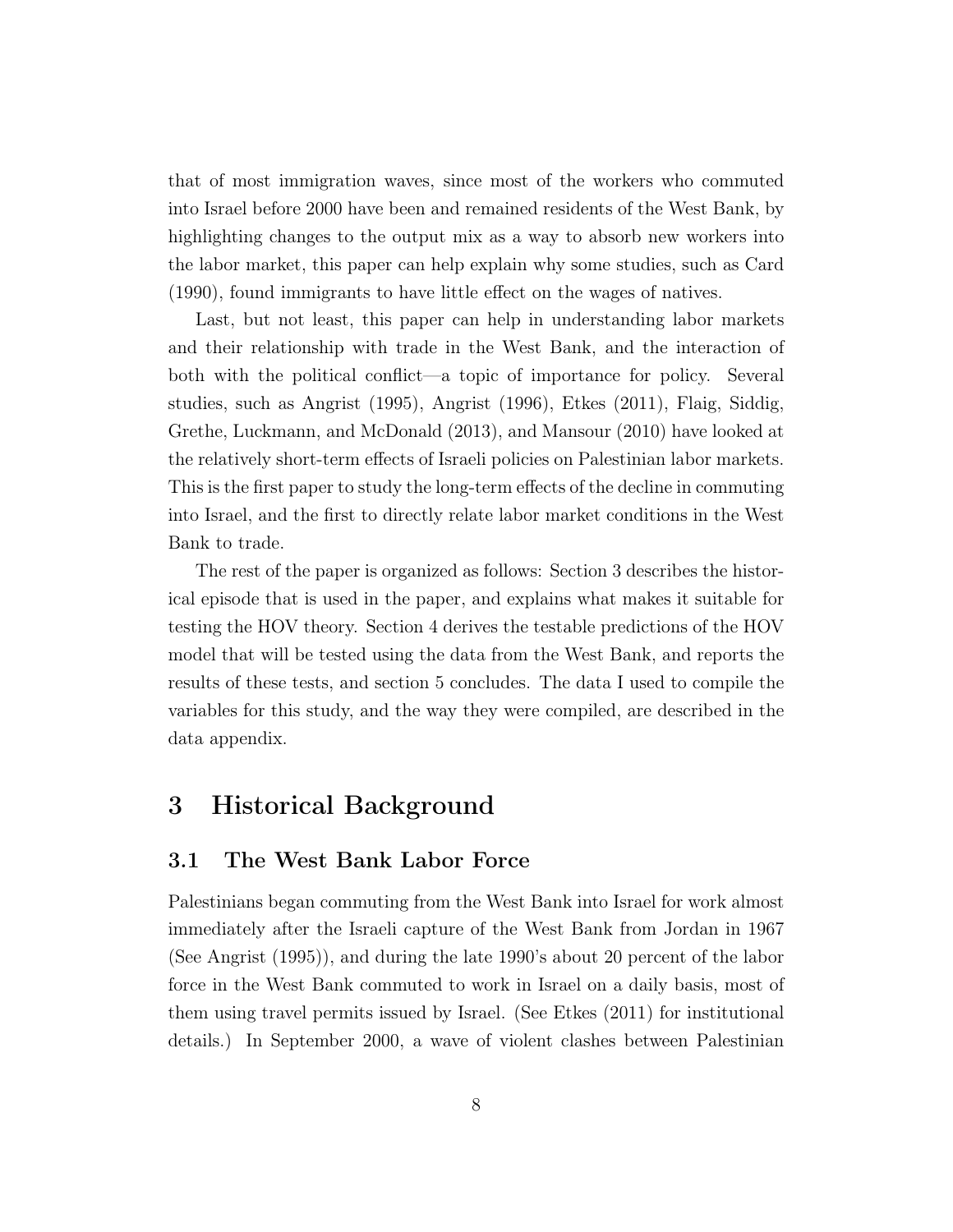rioters and Israeli forces, later known as the Second Intifada<sup>2</sup>, erupted, and quickly escalated from mass demonstrations to a wave of suicide terrorism by Palestinians and counter-attacks by Israel. As a result, Israel's permits policy changed markedly, and security measures at the border increased, resulting in a very large and, at least so far, permanent drop in the number of commuters into Israel. Figure 1 shows the effects of this change on the Palestinian labor market in the West Bank. From a peak of over 22% in the first three quarters of 2000, the share of commuters out of the total employed persons in the West Bank dropped to less than 6% until 2007, and only inched back to around 8% since. The immediate effect of the substantial decline in the number of commuters was a drop in employment rates from around 75% in 1999 to below 60%. However, by 2007 (marked by a dashed line in the figure) employment rates mostly recovered, though to a somewhat lower level, and it seems reasonable to treat 2007 as the end of the recession in the West Bank. This study therefore focuses on the period between 1999 and 2007.<sup>3</sup>

A key fact about the commuting patterns in the West Bank was the variation between the 10 districts that comprise the West Bank. Table I reports the share of commuters to Israel out of total employed persons by district in 1999, which ranges from 12.8% for Nablus to 41.5% in Salfit. The reason for this variation is mostly geographic. Miaari, Zussman, and Zussman (2012) use Israeli administrative data on work permits issued to Palestinians to analyze commuting patterns at the locality level, and find that distance from Israel has a large and highly significant negative effect on the prevalence of commuting into Israel. The only other variable they report to have any effect is the type of locality, with villagers commuting slightly more than city dwellers.

This large variation in the commuting patterns in the years before the Second Intifada means that the immediate shock to the local labor force differed substantially between districts. However, for the purposes of this study it is not enough that the initial shock differed: It is necessary that the initial shock

<sup>2</sup>The first Intifada being the one which began in 1987.

<sup>3</sup>Another reason for using two odd years, 1999 and 2007, is to avoid problems related to the bi-annual seasonality of the olives industry, which is a non-negligible part of the West Bank economy.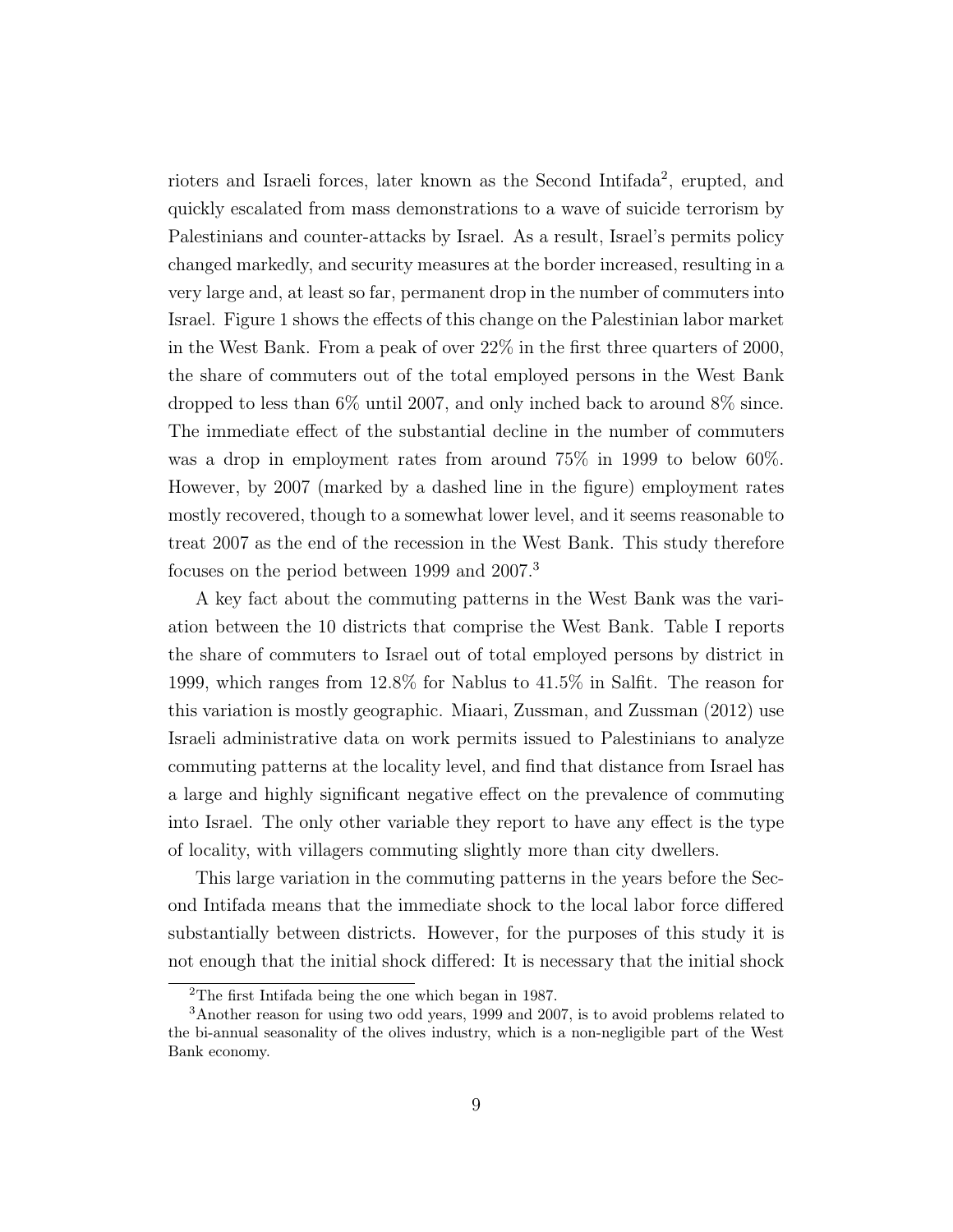

Figure 1: Commuters to Israel and Employment Rate in the West Bank

Notes: Data are at a quarterly frequency and are taken from the Palestinian Central Bureau of Statistics Labor Force Survey. Commute to Israel is as reported by workers. Share of commuters (left axis) is the number of persons who live in the West Bank and report commuting to work in Israel out of total employed persons who live in the West Bank. Employment rate (right axis) is total employed persons divided by all persons of prime working age (25-55).

had a persistent effect on the size of the labor force in each district. Data from the Palestinian Migration Survey, conducted by the Palestinian Central Bureau of Statistics, suggest that this is indeed the case. Migration between districts in the West Bank was extremely limited: In 2010, 95.3% of the population in the West Bank resided in the same district in which they were born. The breakdown of these numbers by district is reported in Table II. In all but one district, Jericho<sup>4</sup>, the share of residents who were born in the district is between 92.9% and 97.0%. Moreover, only 7.6% of movers reported to have moved for work related reasons<sup>5</sup>, making the size of internal migration motivated by labor market considerations extremely small, and it is therefore likely that the initial shock caused by the Israeli policy change in 2000 had a

<sup>&</sup>lt;sup>4</sup>The share of non-natives in Jericho, at  $34\%$ , is hard to explain, and might be a measurement error. One possible explanation is that Jericho was the first city in the West Bank to be handed over to the Palestinian Authority in 1994, and may have attracted some internal migration as a result. At any rate, given the very low share of movers that move for work reasons, even for Jericho the number of residents who moved there for work purposes is fairly small.

<sup>&</sup>lt;sup>5</sup>The leading reason for migration is marriage to a person from another district.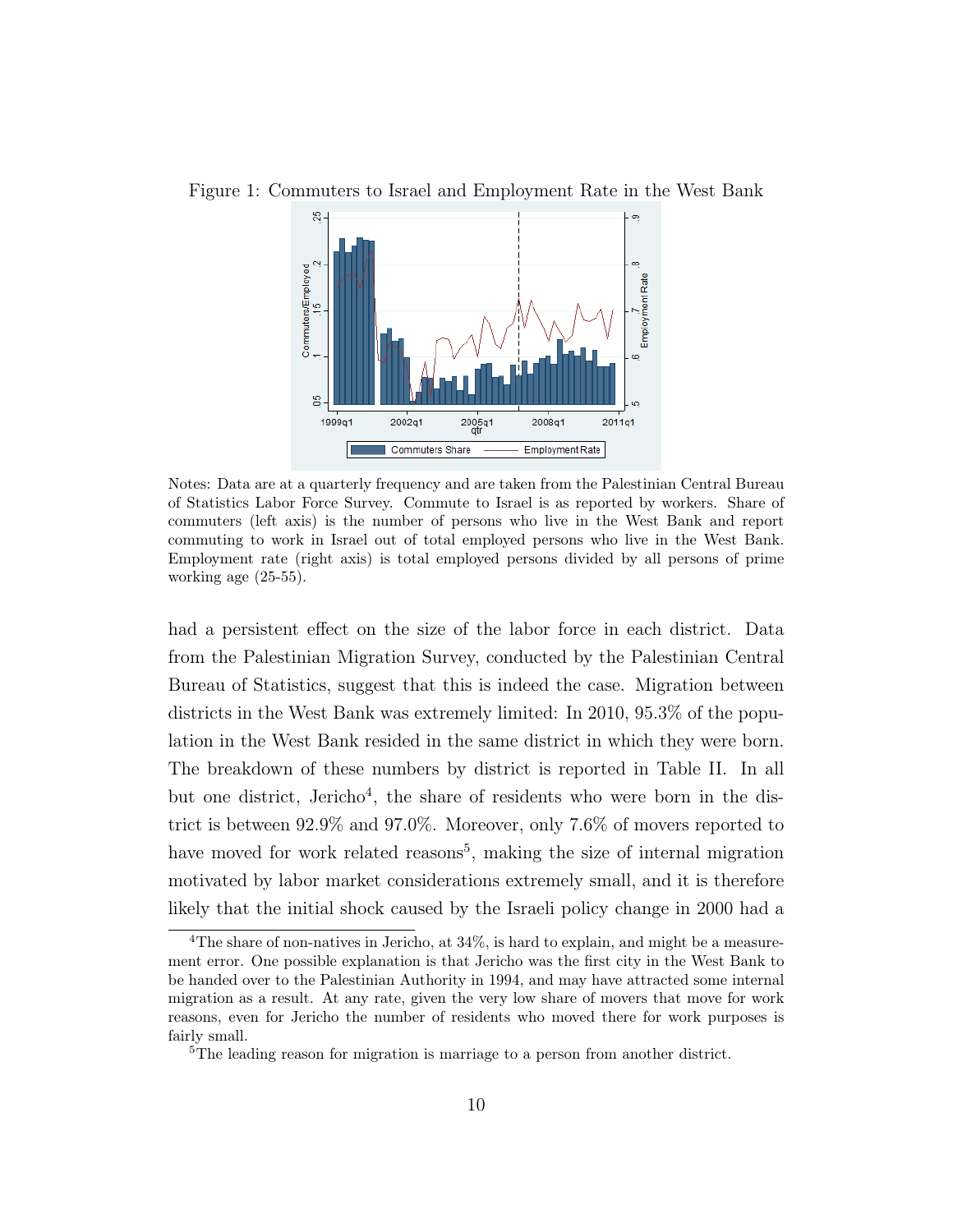|                  | Share of Commuters out<br>of Total Employment |
|------------------|-----------------------------------------------|
| <b>Nablus</b>    | 12.8%                                         |
| Ramallah         | 13.7%                                         |
| <b>Bethlehem</b> | 17.5%                                         |
| Jericho          | 21.5%                                         |
| Tulkarm          | 23.5%                                         |
| Tubas            | 25.1%                                         |
| Hebron           | 26.1%                                         |
| Qalqilya         | 28.4%                                         |
| Jenin            | 31.2%                                         |
| Salfit           | 41.5%                                         |
|                  |                                               |

Table I: Commuters to Israel in 1999, by District of Residence

Notes: Data are taken from the Palestinian Central Bureau of Statistics Labor Force Survey. Commute to Israel is as reported by workers. Share of commuters is the number of persons who live in a district and report commuting to work in Israel out of total employed persons who live in the district.

persistent effect.

This is confirmed in Figure 2, which plots the share of the workers in each district that used to commute to Israel against the growth in the number of workers in each district following the decline in commuting. As can be seen, the growth in the number of employed persons in each district in the years following the return of the commuters (1999-2007) is very strongly correlated with the share of commuters in that district in 1999.

To test this correlation more formally, I regress the actual growth in employment in each district on the predicted growth rate of employment if the decline in commuting was the only source of variation. Technically, let  $a_i$  be the share of commuters out of total employment in 1999 in district  $i$ , and  $a'_{i}$ be this share for 2007. Also let  $g$  be the population growth rate in the West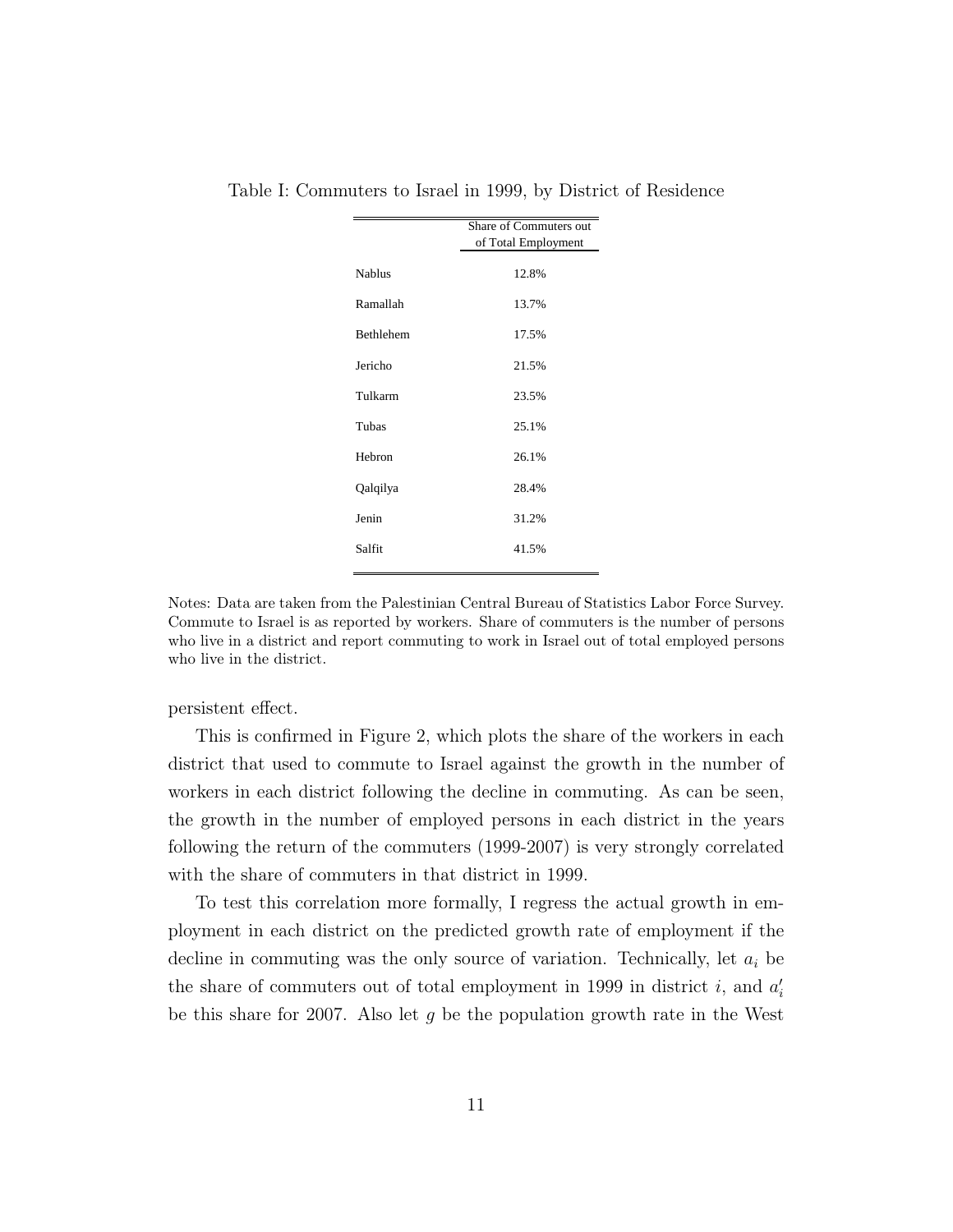|               | % of District Residents,<br>Born in the Same District |
|---------------|-------------------------------------------------------|
| Jenin         | 97.0                                                  |
| Tulkarm       | 95.0                                                  |
| <b>Nablus</b> | 94.9                                                  |
| Qalqilya      | 96.7                                                  |
| Salfit        | 95.6                                                  |
| Tubas         | 92.9                                                  |
| Ramallah      | 95.8                                                  |
| Jericho       | 66.1                                                  |
| Bethlehem     | 97.0                                                  |
| Hebron        | 96.1                                                  |
|               |                                                       |

Table II: Internal Migration in the West Bank

Notes: Data are from the Palestinian Central Bureau of Statistics Migration Survey for the year 2010.

Bank as a whole<sup>6</sup>,  $L_i$  be the number of employed persons in district i in 1999, and  $L_i'$  their number in 2007. If the decline in commute was the only source of variation in the growth of employment, the growth rate of employment in district *i* would be  $\left(\frac{1-a'_i}{1-a_i}\right)$ ) g. I therefore run a no-constant regression of  $L_i'$ on  $\left(\frac{1-a'_i}{1-a_i}\right)$  $\int gL_i$ . This regression yields a coefficient of 0.97 (not statistically different from 1 by any reasonable standard), and even more importantly, an  $R^2 = 0.93$ . Thus, the variation in commuting patterns predicts the variation in the growth rate of total employment very well, and indeed accounts for a very large part of this variation.

Nor did workers in the West Bank increase their commuting to other districts within the West Bank. In 1999, 6.1% of employed persons in the West Bank were commuting to work in a district where they did not live, and in

<sup>6</sup>Taken from the Population Statistics published by the PCBS.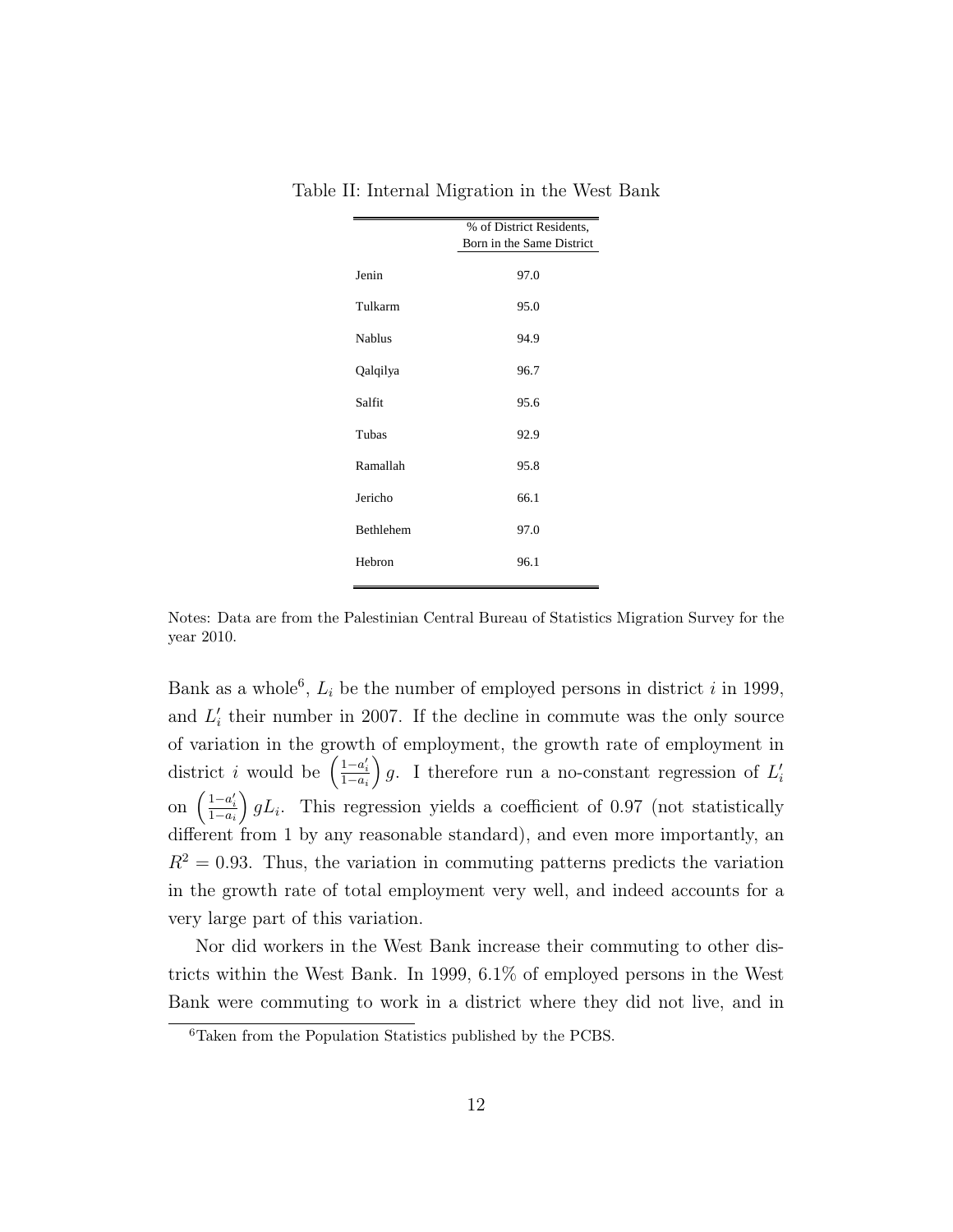

Figure 2: Employment Growth 1999-2007, and Share of Commuters in 1999

Notes: Data are from the Palestinian Central Bureau of Statistics Labor Force Survey. Commute to Israel is as reported by workers.

2007 the number actually dropped somewhat, to 5.6%. These findings are consistent with previous studies which focused on the short-run effects of Israeli policy, such as Mansour (2010), who argues that the labor supply shocks following the decline in commuting to Israel were absorbed locally, because of Israeli restrictions on movements of people within the West Bank. While this low mobility may be surprising, considering the very high mobility that is demonstrated in the large share of commuters into Israel before 2000, it is important to remember that the wage premium for working in Israel was much higher than for commuting within the West Bank. (See for example Angrist  $(1995).$ 

At any rate, be the reason for low mobility within the West Bank what it may, all the evidence suggests that mobility between districts was very low, that the return of the Palestinian commuters to the West Bank had a persistent effect on the size of employment in the different districts, and that this effect explains much of the variation in the growth of employment across districts. It is the variation between districts in the size of the shock to their local labor force that is the key to my empirical analysis.

Were commuters similar to workers who did not commute? The West-Bank, by and large, is a low-skill economy with an average of 9.7 years of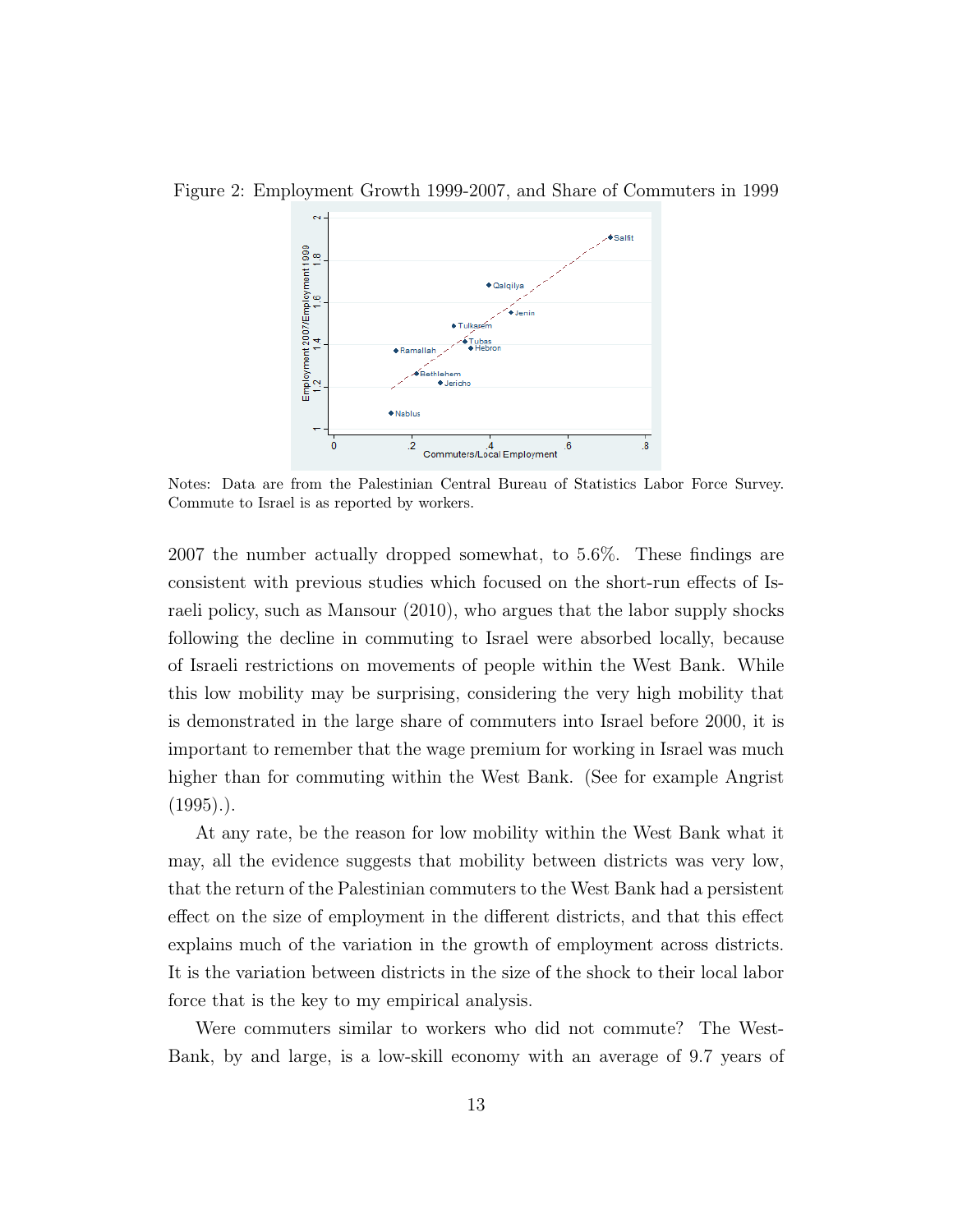education for workers, and less than 12% of workers have any post-secondary education. Thus, it seems reasonable to treat labor as a homogenous factor. However, if there were important differences between commuters and non-commuters, it would suggest that the shock was not a single shock to aggregate labor supply, but a number of potentially different shocks to different kinds of labor. Indeed, in 1999, commuters were different from noncommuting workers along a few dimensions: They were a bit younger (average age of 31.6 of commuters, and 34.8 for non-commuters), more likely to be from a rural locality (59.1% of commuters were from rural localities, 42.3% of non-commuters), and essentially all men (98.1% of commuters, compared to 76% of non-commuters). Importantly, they also had, on average, one year less of formal education (10 years for non-commuters, 9.1 years for commuters), and a much lower share of commuters had post-secondary education (14.2% of non-commuters, 1.5% for commuters). These numbers suggest that commuters may have been less skilled than the average worker in the West Bank who did not commute. To gauge how important these differences were, I compare the actual mean wage of non-commuters in each district in the West Bank with the mean *predicted* wage of commuters from that district had they not commuted, based on their observable characteristics. Technically, I do so by regressing wages of non-commuting workers on age, age squared, sex, years of formal schooling, type of locality, and district dummy, and based on the coefficients obtained from this regression, I predict the wages of commuters in each district had they not commuted. Table III reports the results of this procedure. When using the full sample of workers (columns 1-3), the mean wage predicted for commuters, based on their observables, is 6.6% lower on average than that of non-commuters. This difference is also seen at the district level, and the difference is statistically significant at the 5% level in six of the nine districts. While statistically significant, the difference is not at all economically significant. This difference narrows further when workers with post-secondary education are removed from the sample (columns 4-6): Excluding workers with post secondary education, commuters' mean predicted wage throughout the West Bank is essentially identical to that of non-commuters,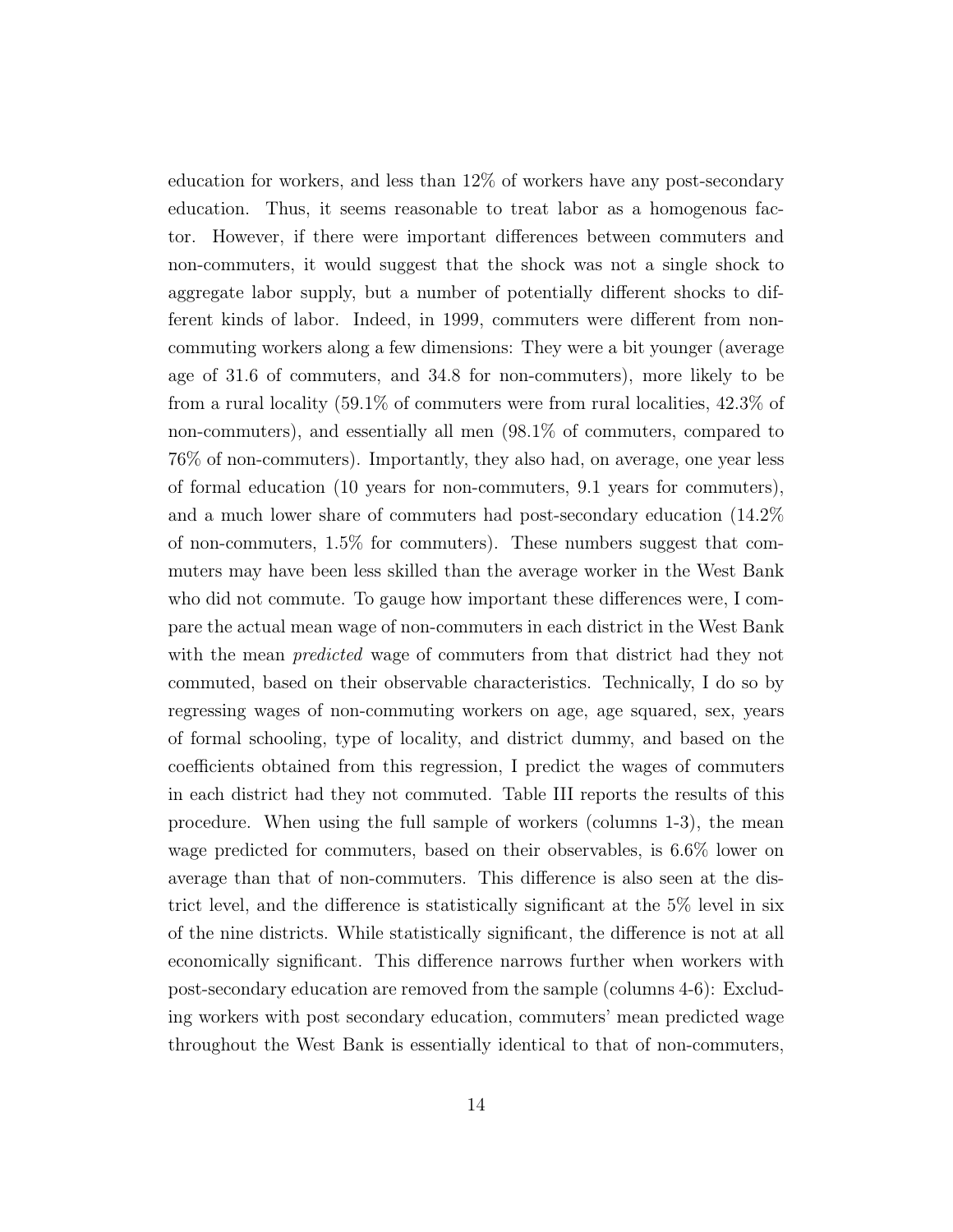with a difference of less than 1%. When the data are broken down by district, there is a small difference in favor of commuters, though it is only statistically significant in three districts, and economically meaningless. These considerations suggest that commuters were more similar to the less-educated workers in the West Bank than to the labor force as a whole. I therefore perform all the tests in this paper both for aggregate labor, and, separately, for low-skill workers. The results are equally supportive of the HOV predictions in both specifications.

Table III: Wages of Non-Commuters and Predicted Wages of Commuters in 1999

|                        | Full Sample   |                  |              | Excluding Workers with College Degree |                  |              |
|------------------------|---------------|------------------|--------------|---------------------------------------|------------------|--------------|
|                        | Actual Wage - | Predicted Wage - | P-value for  | Actual Wage -                         | Predicted Wage - | P-value for  |
|                        | Non-Commuters | Commuters        | Difference>0 | Non-Commuters                         | Commuters        | Difference≠0 |
|                        | (1)           | (2)              | (3)          | (4)                                   | (5)              | (6)          |
| <b>Whole West Bank</b> | 63.3          | 59.6             | < 0.01       | 58.7                                  | 58.2             | 0.33         |
| Jenin                  | 59.2          | 56.4             | 0.02         | 53.7                                  | 54.8             | 0.36         |
| Tulkarm                | 56.4          | 54.2             | 0.12         | 49.8                                  | 51.8             | 0.20         |
| <b>Nablus</b>          | 58.7          | 55.6             | 0.04         | 51.5                                  | 55.0             | 0.04         |
| Qalqilya               | 55.6          | 52.8             | 0.05         | 47.9                                  | 52.3             | 0.01         |
| Salfit\Tubas           | 57.5          | 54.1             | < 0.01       | 53.0                                  | 53.4             | 0.73         |
| Ramallah               | 73.7          | 71.3             | 0.29         | 66.3                                  | 70.3             | 0.01         |
| Jericho                | 58.2          | 52.7             | < 0.01       | 55.0                                  | 51.8             | 0.06         |
| Bethlehem              | 74.1          | 71.4             | 0.18         | 68.2                                  | 70.5             | 0.15         |
| Hebron                 | 62.4          | 60.5             | < 0.01       | 59.6                                  | 59.5             | 0.98         |
|                        |               |                  |              |                                       |                  |              |

Notes: Data are from the Palestinian Central Bureau of Statistics Labor Force Survey. Commute to Israel is as reported by workers. Predicted wage for commuters is calculated based on a wage regression using the sample of workers who live and work in the West Bank, and applying the coefficients from this regression to the commuters in each district.

#### 3.2 Trade in Goods and Services in the West bank

While the movement of workers into Israel was severely restricted, the movement of goods was not, and throughout essentially all of the period in question the West Bank traded extensively. Figure 3 shows imports and exports for the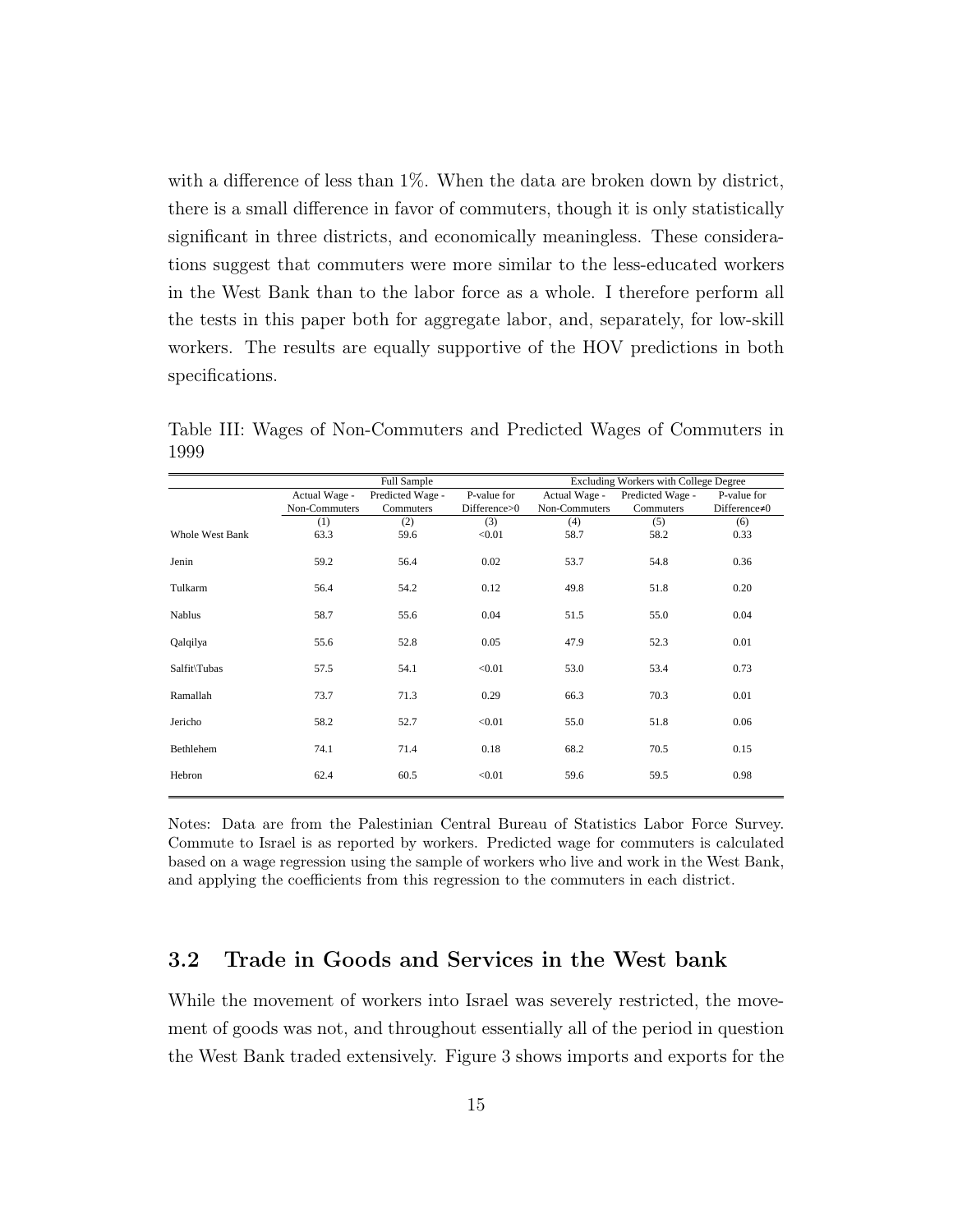West Bank for the period 1999-2009. The West Bank, like some other developing economies, was and is running a very large trade deficit, equal to about 60% of GDP, funded mostly with large transfers from donating foreign governments and NGO's, and remittances of Palestinians working abroad. The deep recession in the years immediately after the outbreak of the Second Intifada is evident in the trade data. In later years, while exports recovered, imports did not, declining from 82% of GDP in 1999 to around 72% of GDP towards the end of the decade. The larger decline in imports relative to exports is likely at least in part due to the decline in commuting, which funded some of the trade deficit. The importance, or lack thereof, of these changes in trade shares is discussed in detail in Section 4, but what is clear, and is key to the analysis, is that the West Bank was open to trade, and indeed traded extensively throughout the entire period in question.





Notes: Data are from the Palestinian National Accounts. Imports on the left axis, and exports on the right axis.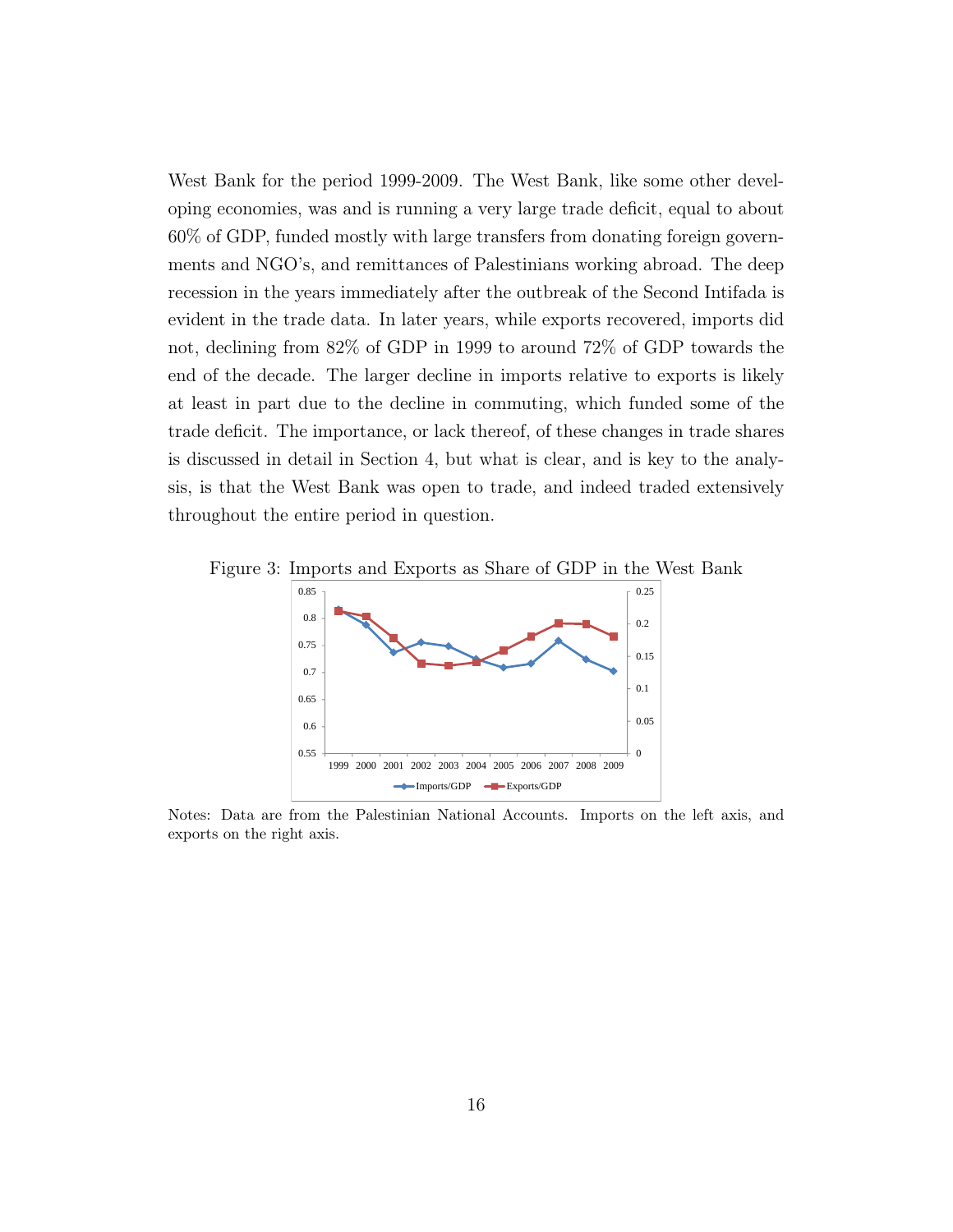## 4 The Predictions of the HOV Model for the West Bank

In its simplest form, the HOV model states that if all countries have access to the same constant returns to scale technology<sup>7</sup>, and have identical homothetic preferences, but have endowments with different ratios of factors of production, then they will tend to export those goods that use their abundant factors intensively. This is often stated in terms of the factor content of consumption, production, and trade. First, under free and costless trade, and assuming all countries produce all goods, and have access to the same technology, factor prices will be equalized. Then, if all countries consume all factors, embodied in goods, in the same proportions (due to identical homothetic preferences), but different countries are endowed with different factor proportions, the difference between the uniformity of consumption ratios and heterogeneity in endowment ratios is the factor content of trade.

In the context of the West Bank, the HOV model predicts that, comparing two districts, a larger increase in the size of the labor force will not be absorbed through slower wage growth and the associated implementation of more labor-intensive techniques, but by a larger shift in the composition of production toward more labor-intensive industries while using the same techniques. Moreover, due to identical homothetic preferences, the change in the composition of production will not be absorbed through increased consumption of labor-intensive goods in the district, but through changes in the factor content of trade between districts. Lastly, since the increased production of labor-intensive goods is "exported", the prices of these goods do not fall (relative to their prices in other districts), and so the Stolper-Samuelson effect is avoided and wages do not decline (relative to wages in other districts). In this section, I show evidence that supports all of these propositions.<sup>8</sup>

<sup>7</sup>Technology here means a set of possible techniques. A technique is a specific mix of inputs per unit of output.

<sup>8</sup>All of these predictions assume that districts are in the same "cone of diversification". As an empirical matter, at the level of aggregation I am using, this is not a problem, since all districts had positive production in each of the 15 sectors I am considering in both 1999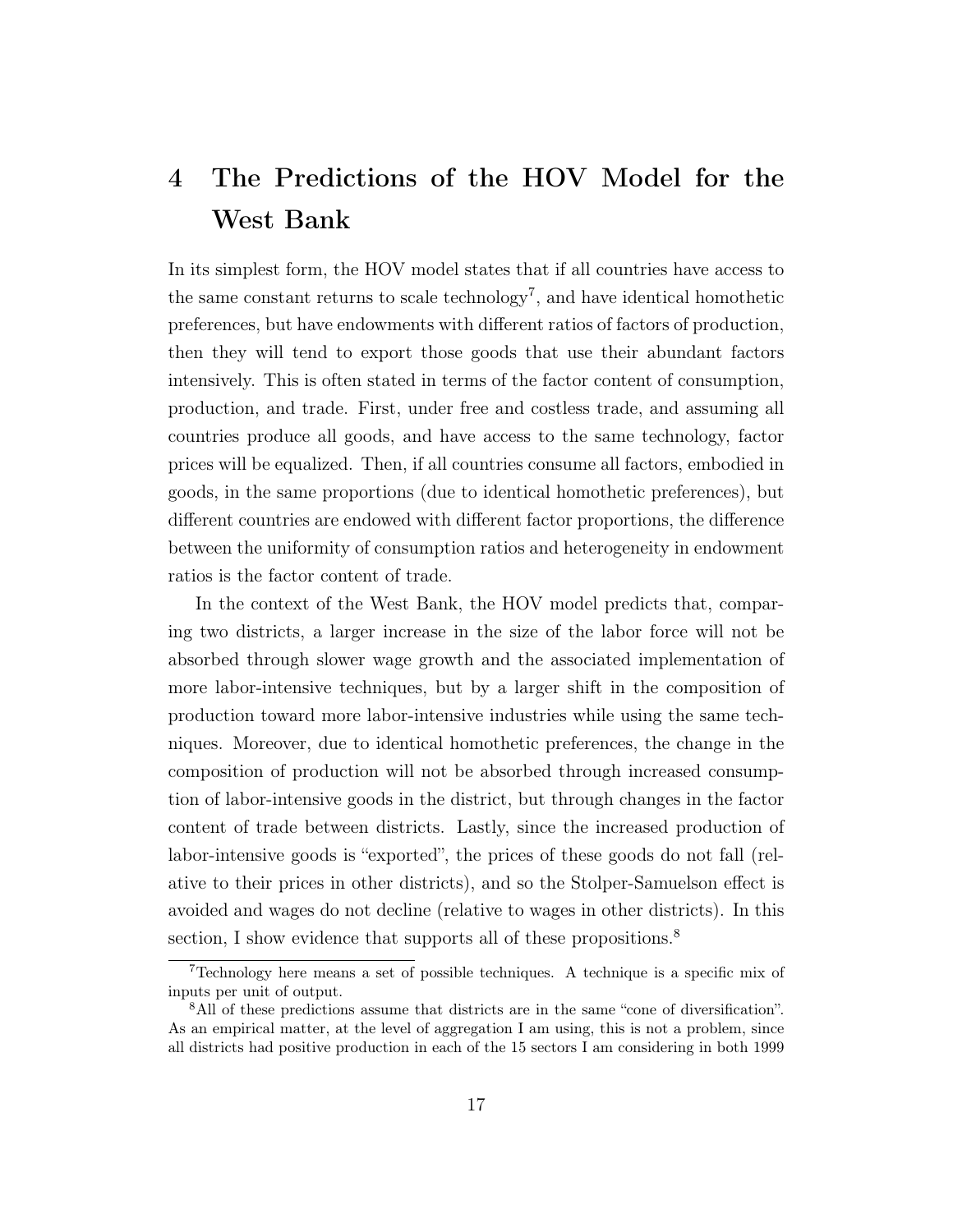#### 4.1 The Composition of Production

I turn now to derive the precise predictions of the HOV model that can be tested using data from the West Bank before and after the decline in commuting. Throughout, I use district level data on gross output and employment for 15 sectors, which essentially comprise all of the West Bank's output.<sup>9</sup> Following standard notation, let  $X_i^t$  be the  $15 \times 1$  vector of gross output in each sector in district *i* in year *t*, let  $B_i^t$  be the  $M \times 15$  matrix of cost minimizing direct inputs needed to produce one unit of each good in district i in year  $t$  (M being the number of factors of production), and let  $V_i^t$  be the  $M \times 1$  vector of factor endowments in district  $i$  in year  $t$ . The HOV theory of production predicts that all districts will use the same technique, that is, that  $B_i^t = B^t \quad \forall i, t$ . Thus, the HOV model predicts the following relationship between technology, output, and the factor endowment in each district:

$$
B^t X_i^t = V_i^t \tag{1}
$$

This is not a trivial full employment condition. It states that full employment will be achieved in all districts by using the same production technique, ruling out the possibility that labor-abundant districts will employ more laborintensive techniques to achieve full employment. As is the case with much of the empirical work on the HOV theory, testing this prediction with West Bank data, either from 1999 or from 2007, would lead us to reject the theory. Figure 4 presents the results of this simple cross-section test of the production side of the HOV theory using 1999 data and 2007 data. Each point in each graph is a district, with the value of the LHS of Equation 1 as its value on the vertical axis, and the value of the RHS as its value on the horizontal axis. If the theory described the data perfectly, all points would have been along the 45-degree line, which is clearly not the case. The cross-section data from the West Bank districts are not compatible with the predictions of the production side of the

and 2007.

<sup>&</sup>lt;sup>9</sup>The 15 sectors correspond to the upper level structure of the ISIC Rev.4 classification system, minus two sectors: the financial sector, for which no data is available, and Mining and Quarrying, which is very small, and is present in only 2 districts.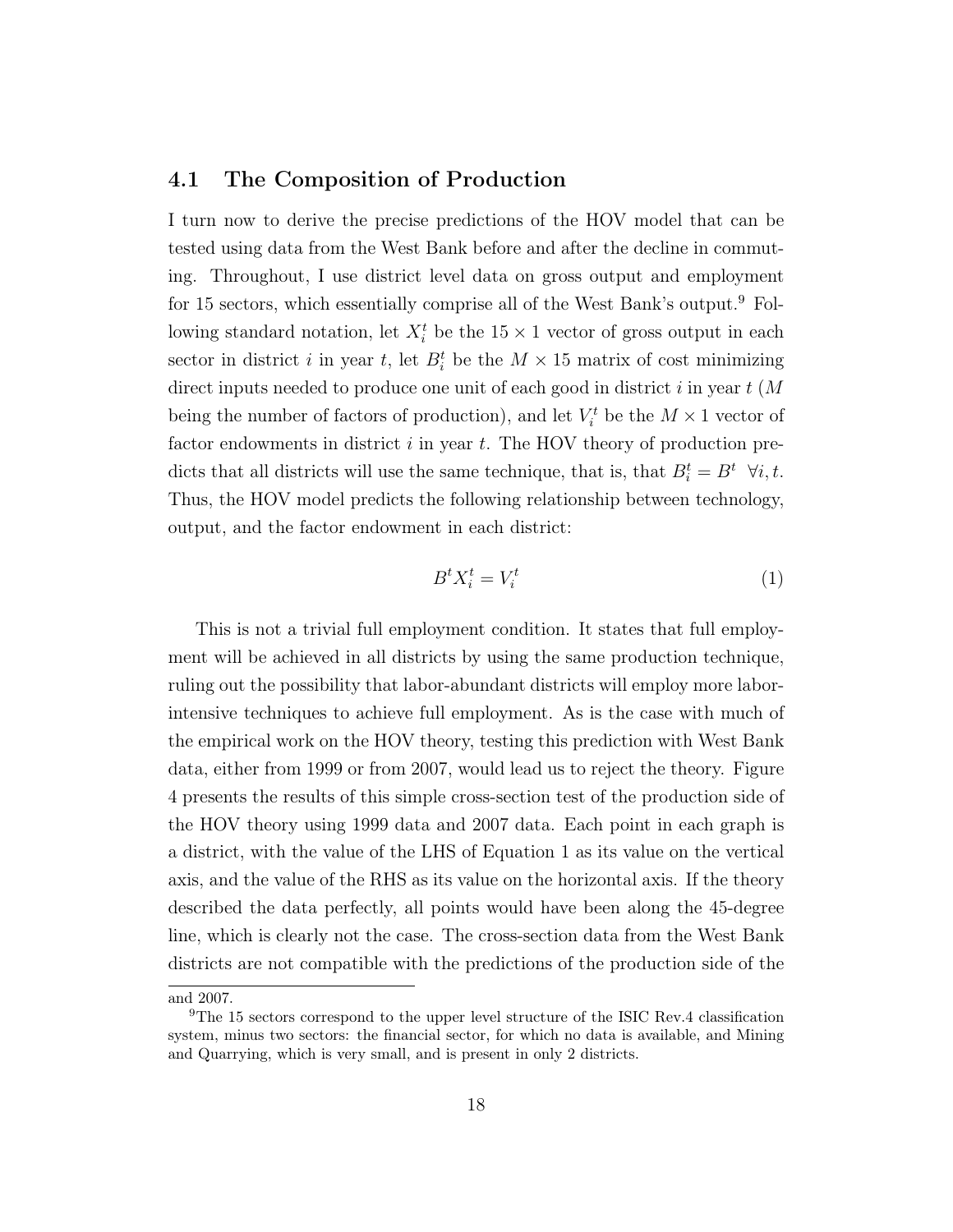HOV theory.



Figure 4: A Cross-Section Test of Production in the HOV Theory

Notes: Each observation is a district. Units are 100 workers. Data on the supply difference are from the Labor Force Survey. Data on imputed demand difference are from establishment surveys and the agriculture census.

Suppose now that districts in the West Bank deviate from this relationship, but that the deviations themselves do not change over time. In this case, the HOV model of production can be written as:

$$
B^t X_i^t = V_i^t + \epsilon_i \tag{2}
$$

where  $\epsilon_i$  represents any consideration that may cause a district to systematically deviate from the the HOV model's prediction. Presenting the theory this way also makes clear the advantages of using a natural experiment. Much of the work on expanding the HOV model to make it more compatible with the cross-section data focused on making explicit assumptions about the nature of  $\epsilon_i$ . I, in contrast, address these potential deviations from the basic model by first taking the difference of Equation 2 between two districts, which yields:

$$
Bt(Xit - Xjt) = (Vit + \epsiloni) - (Vjt + \epsilonj)
$$

and then taking the difference between  $t = 0$  and  $t = 1$  which, after some rearranging, yields:

$$
B^{1}(X_{i}^{1} - X_{j}^{1}) - B^{0}(X_{i}^{0} - X_{j}^{0}) = (V_{i}^{1} - V_{i}^{0}) - (V_{j}^{1} - V_{j}^{0})
$$
(3)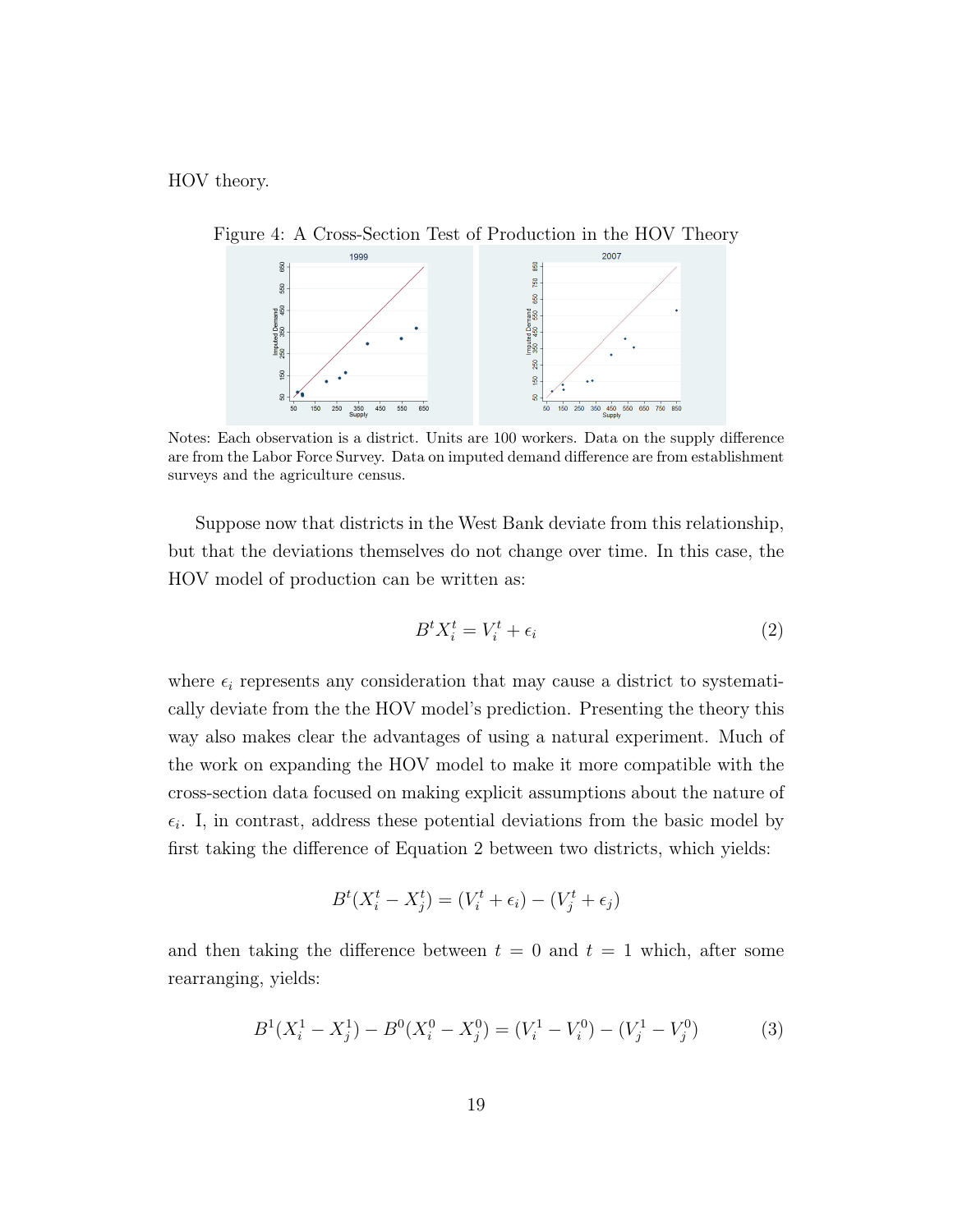which is the main prediction to be tested using the data on production from the West Bank. I call the RHS the relative supply shock, and the LHS the imputed relative demand change, where both demand and supply here refer to the factors market.<sup>10</sup> The RHS is simply the difference in the size of the shock to the factor endowment between district  $i$  and district  $j$ . The LHS is the difference between the two districts in the change to demand for factors that can be inferred from the observed change in output. Thus, Equation 3 will only hold in the data if districts absorbed larger influxes of labor by changing their output mix, and not if increases in labor endowment were absorbed by shifting to more labor-intensive techniques.<sup>11</sup>

This empirical strategy, like all natural experiments, has a clear intuitive sense. Instead of assuming that districts share the same technologies, or explicitly modeling the differences between them, the natural experiment allows me to "difference out" these differences. I compare a district from before the shock to its factor endowment and after it, in each case using another district to control for time variations that are common to all districts in the West Bank. Since the test is defined over pairs of districts, using 9 districts<sup>12</sup> yields 36 predictions for every factor of production (one for each unordered pair of districts).<sup>13</sup> The results of these tests are encouraging for the theory.

Figure 5 plots the results of the tests for aggregate labor when using all unordered pairs, and Figure 6 plots the results using Nablus as the base against which all districts are compared.<sup>14</sup> Similar to Figure 4, each point in these

<sup>10</sup>Davis, Weinstein, Bradford, and Shimpo (1997) call the equivalent of the RHS in their cross-sectional test the observed endowment, and the LHS the predicted endowment , i.e. the endowment that is predicted by the HOV model, given the observed patterns of production.

 $11$ It is also possible to use a multiplicative error term in Equation 2, so that the full employment condition is:  $B^t X_i^t = V_i^t \times \epsilon_i$ , and re-writing Equation 3 as "ratio-of ratios" rather than a "difference-in-difference":  $\frac{B^1 X_i^1/B^0 X_i^0}{B^1 X_j^1/B^0 X_j^0} = \frac{V_i^1/V_i^0}{V_j^1/V_j^0}$ . The results are qualitatively very similar to the results reported here.

 $12I$  combine Tubas and Salfit, the two smallest districts, into one artificial district. Not doing so can raise sample size problems.

<sup>&</sup>lt;sup>13</sup>Though only 8 of them are completely independent of each other, it is important to report all results, to make sure errors tend to cancel out, and not compound.

<sup>14</sup>Results are all in absolute values. Not using the absolute values of the RHS and LHS makes the test look better than when using absolute values. However, it is clear that the only difference that has economic meaning is the absolute value of the difference between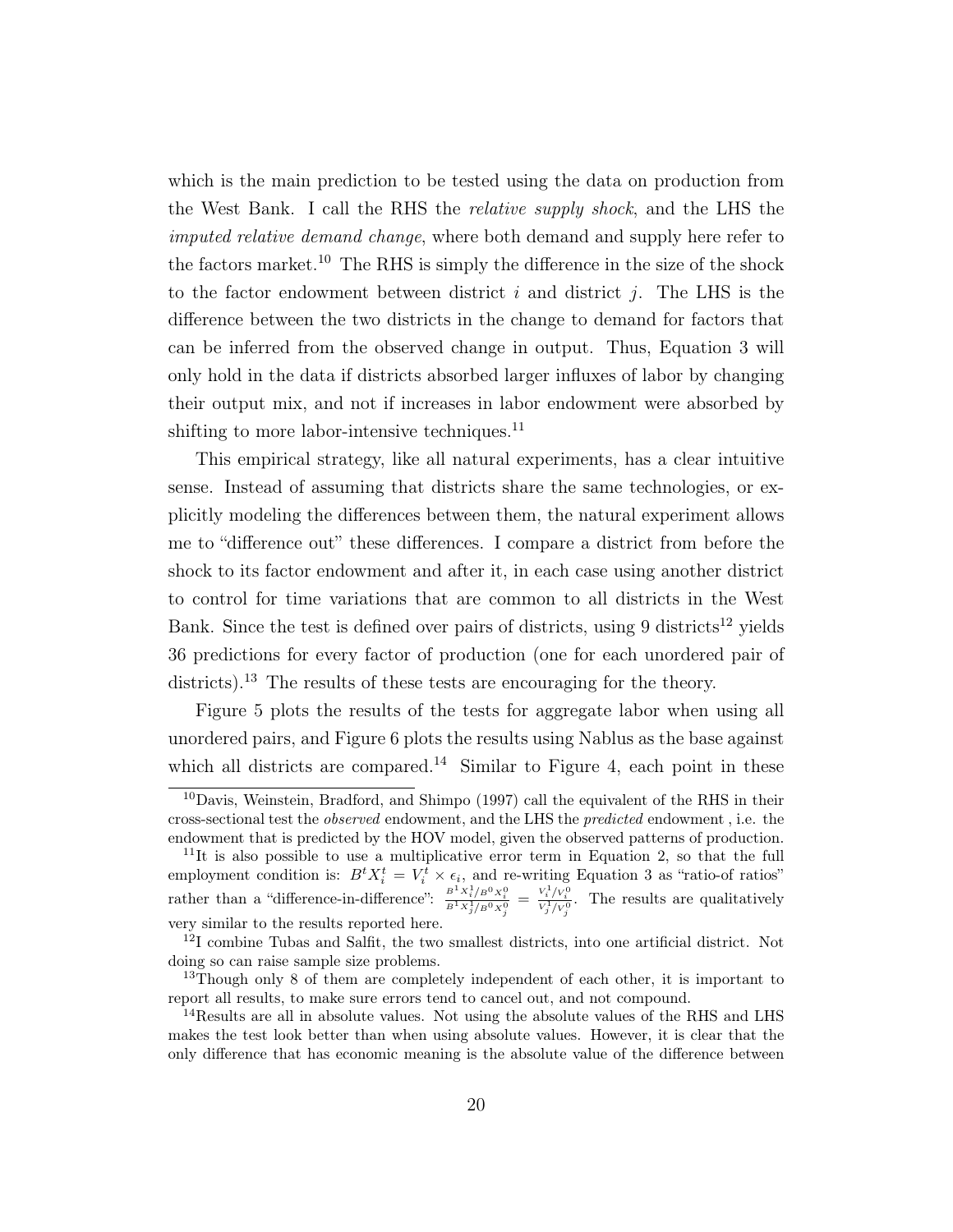graphs is a pair of districts, with the relative supply shocks,  $(V_i^1 - V_i^0)$  –  $(V_j^1 - V_j^0)$ , on the horizontal axis, and the imputed relative demand change,  $B^1(X_i^1 - X_j^1) - B^0(X_i^0 - X_j^0)$ , on the vertical axis. If the predictions of the HOV model held perfectly in the data, all points would have been on the 45-degree line. While not quite equal in all cases, the correlation between the LHS and RHS of Equation 3 is striking ( $\rho = 0.87$  for all unordered pairs, and  $\rho = 0.95$ using only Nablus comparisons). However, a high correlation between the LHS and the RHS of Equation 3 is a necessary, but not a sufficient, condition for the results to support the HOV prediction. For example, if all points in Figures 5 and 6 were located exactly on a straight line from the origin, but one with a slope very different from unity, the correlation between LHS and the RHS of Equation 3 would be  $\rho = 1$ , but in such a case the prediction of equality between the two sides of Equation 3 nonetheless fails. In fact, this would be similar to the results in the simple cross-section test above.

Figure 5: Actual and Imputed Labor Differences - All Unordered Pairs



Notes: Each observation is a pair of districts, and the results are in absolute values. Units are 100 workers. Data on the supply difference are from the Labor Force Survey. Data on imputed demand difference are from establishment surveys and the agriculture census.

A more suitable way of evaluating how close the observations are to their theoretical prediction (i.e. to the 45-degree line) is a regression analysis. If the theory described the data perfectly, a regression line of the LHS on the RHS districts, not which district is being subtracted from which.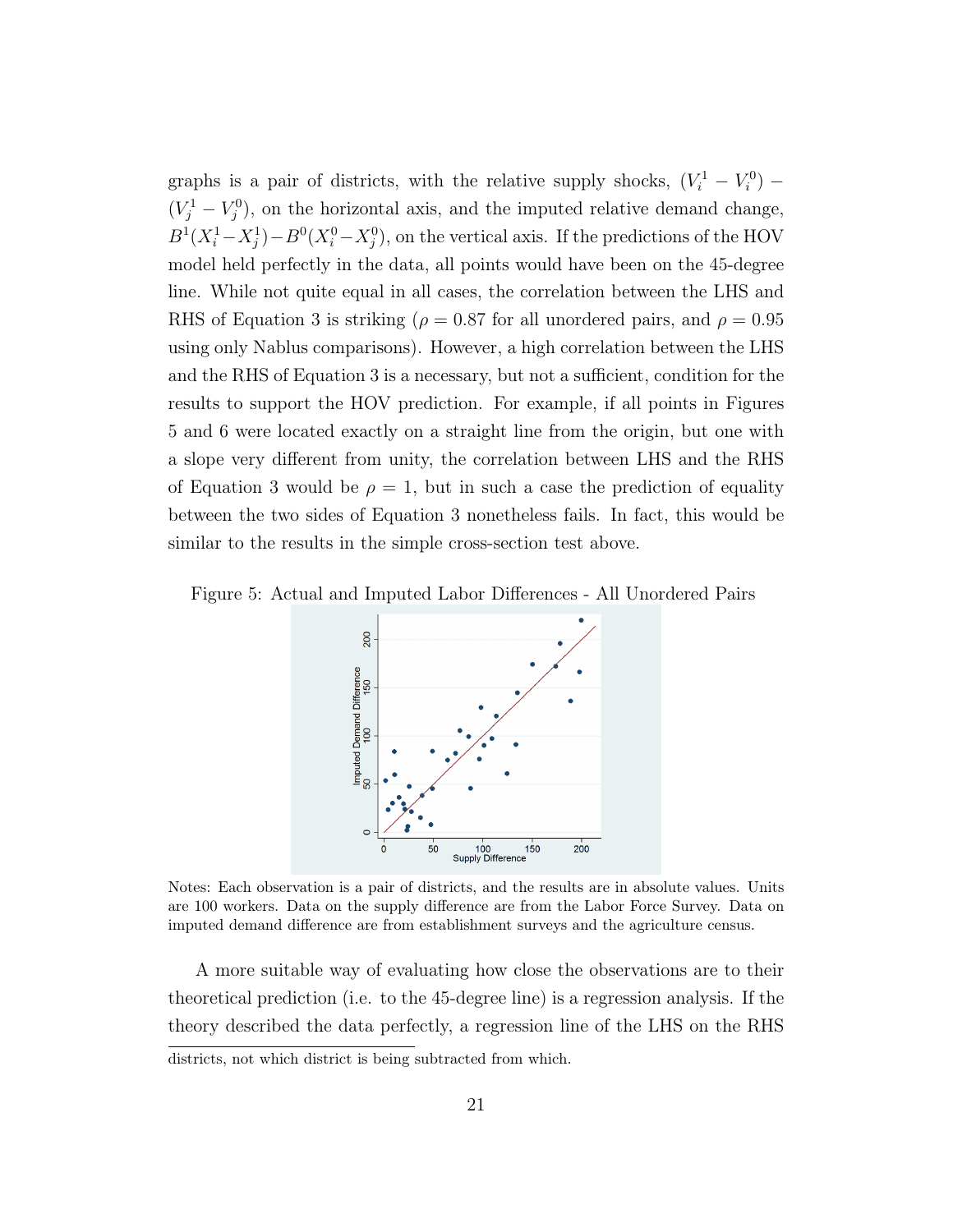Figure 6: Actual and Imputed Labor Differences (All Districts v. Nablus)



Notes: Each observation is a pair of districts with Nablus being one of the two. All results are in absolute values. Units are 100 workers. Data on the supply difference are from the Labor Force Survey. Data on imputed demand difference are from establishment surveys and the agriculture census.

of Equation 3 using West Bank data would result in a coefficient of 1, and an  $R<sup>2</sup>$  of 100%. In practice, a no-constant regression of the LHS on the RHS of Equation 3 yields a coefficient of 0.96 and an  $R^2$  of 91% for the sample of all unordered pairs, and a coefficient of 0.97 and an  $R^2$  of 95% when Nablus is used as the base for comparisons.

Similar, though noisier, results are obtained for workers with high school education or less. Figure 7 reports these results. The correlation between the LHS and RHS of Equation 3 when applied to non-college educated workers is  $\rho = 0.86$ , and a no-constant regression line yields a coefficient of 0.96 with an  $R<sup>2</sup>$  of 88% for all unordered pairs (left panel). When using Nablus as a base for comparison the correlation is  $\rho = 0.90$  and the regression line yields a coefficient of 0.95 and an  $R^2$  of 92%.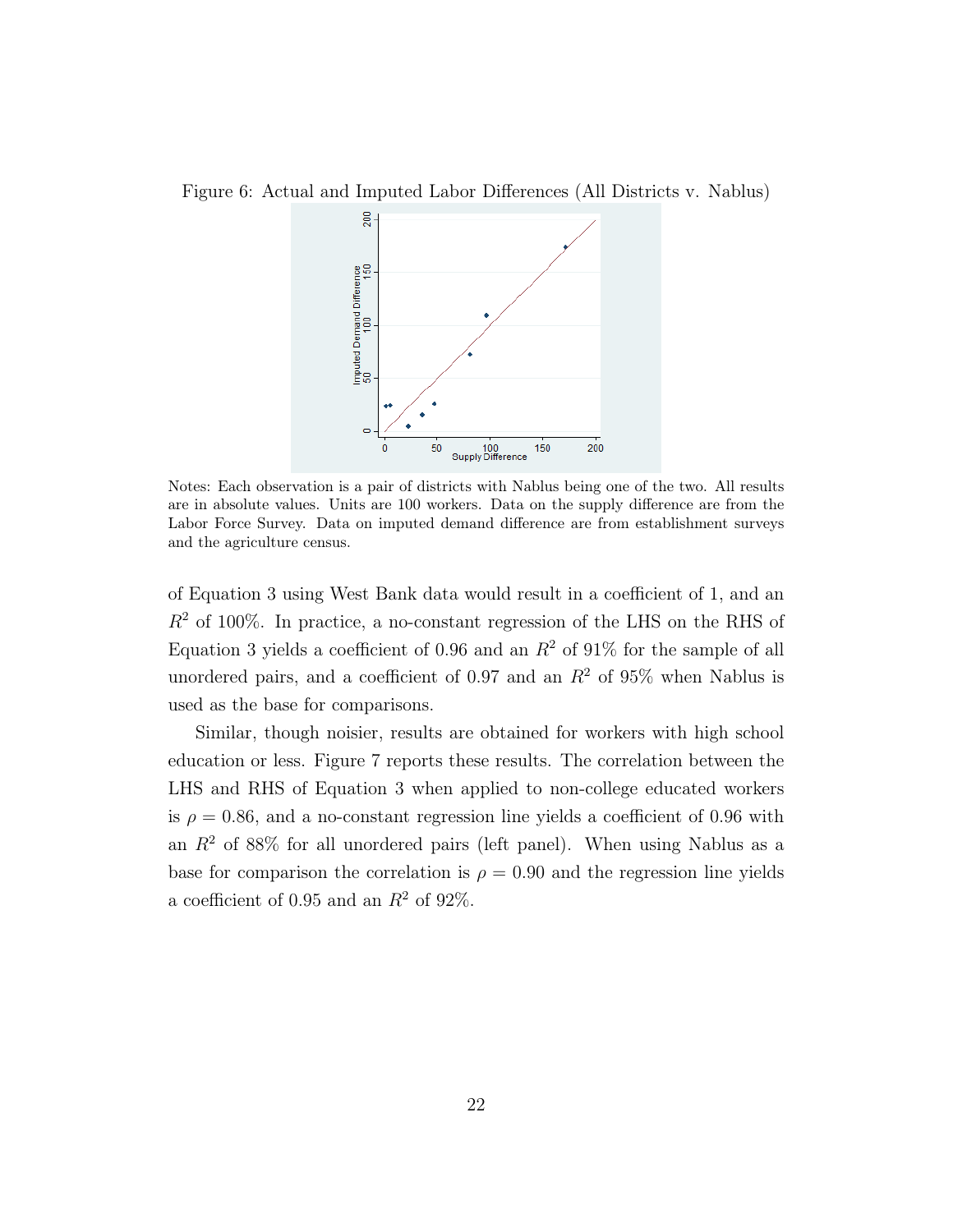Figure 7: Actual and Imputed Labor Differences - Low Skill Workers



Notes: Each observation is a pair of districts, and the results are in absolute values. Units are 100 workers. Data on the supply difference are from the Labor Force Survey. Data on imputed demand difference are from establishment surveys and the agriculture census.

## 4.2 Comparing HOV Predictions to a Simple Neo-classical Growth Model Predictions

While encouraging, the question remains just how substantially these results support the theory. As long as marginal labor productivity is positive, we should expect to find a positive correlation between the supply shock and imputed demand shock. For example, there is no meaningful null hypothesis of zero correlation to reject.<sup>15</sup> I address this concern in two ways. First, it is instructive to compare these correlations to the ones found in studies that use data on a cross-section of countries. Excluding the US, a very large outlier, from the sample, Davis, Weinstein, Bradford, and Shimpo (1997) find a correlation of  $\rho = 0.29$  for non-college graduates and a correlation of  $\rho = 0.271$ for college graduates. For capital, they consider  $\rho = 0.628$  to be a relative success of the model. Moreover, the relative success of the theory's prediction for capital relative to labor is the case in general, as Trefler (2002) explains: "It is by now well known that the Heckscher-Ohlin-Vanek model performs reasonably well for natural resources, less well for capital, and poorly for labor." Thus, the high correlation found here for labor is notable.

Another approach to evaluating the results is to ask how the results of these tests would look if sectoral composition did not play any role in the absorption

<sup>&</sup>lt;sup>15</sup>And so there is no point in reporting the statistical significance of the correlation, which is a hypothesis test against this null.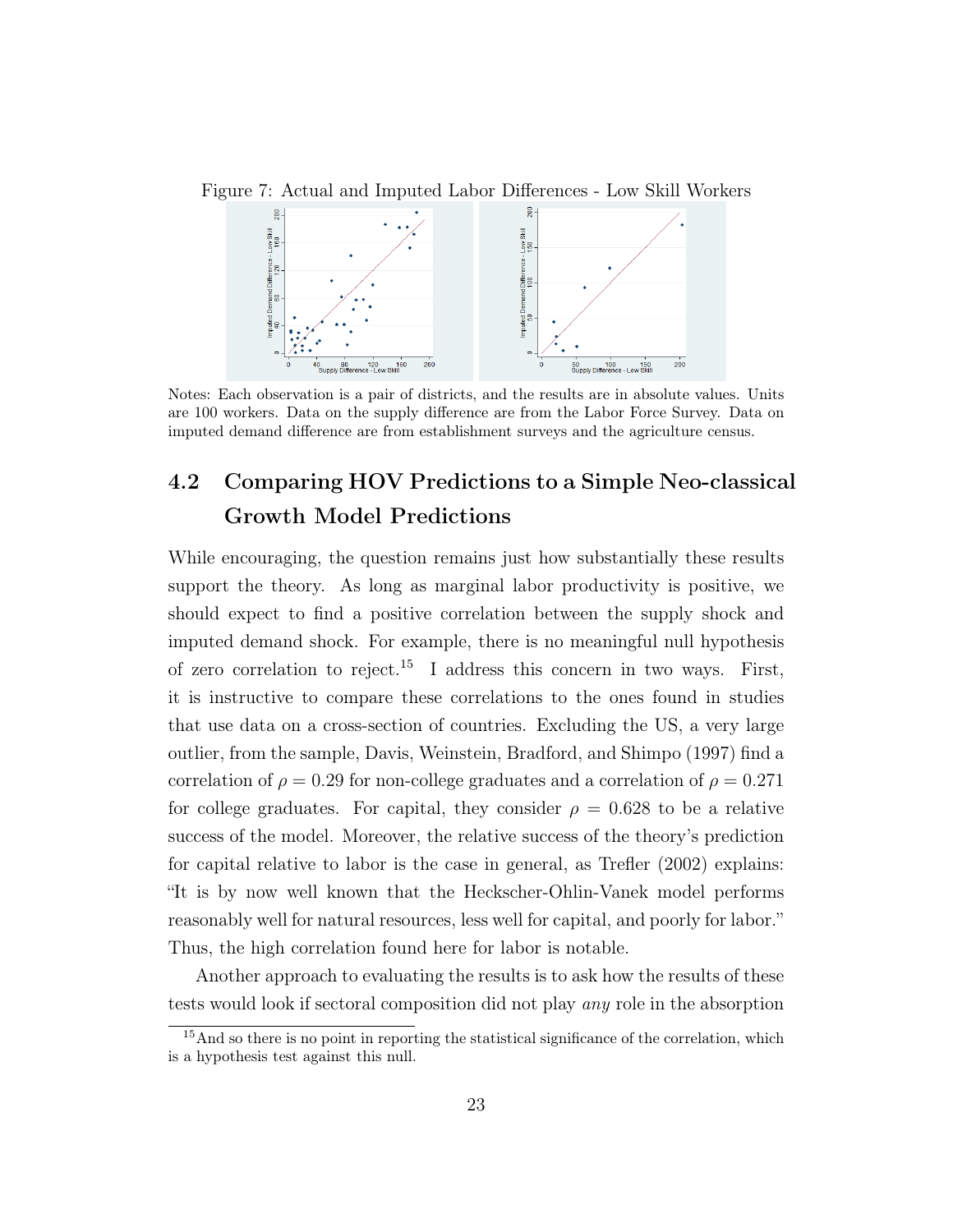of labor in the West Bank. This is not just a statistical exercise, but also a test of a competing theory. In a simple neo-classical growth model, an increase in the size of the labor force increases the return to capital, and will lead to differential capital flows into districts, which will exactly match the differential inflows of labor. In this case, each district just becomes a larger replica of its old self, and will absorb all the returning commuters without a need to change sectoral composition. In other words, it is at least possible that the absorption of labor was made possible simply through capital accumulation and growth, without any change to sectoral composition or to production technique. Importantly, if that is what happened, the tests that I described above, as well as the wage tests I describe below, would yield perfect results.<sup>16</sup> Since I do not have good data on capital flows, I cannot directly rule out this competing theory.

To address this concern, I proceed in two steps: First, I create a counterfactual West Bank, in which the relative size of the sectors, as measured by  $output^{17}$ , remains constant in each district after the shock, but overall output growth is the same as it was in the real data. Thus, in the counterfactual economy, all sectors grow at the same rate, which is the growth rate of total output in the district in the real data. Having created this counterfactual economy, I then perform the same tests on it as I did with the actual data. The difference between the results of the tests when using the actual data and the results when using the counterfactual data is a measure of the importance of sectoral shifts, which are the key difference between the HOV predictions and the neo-classical growth model predictions.

Figures 8 and 9 show these results side by side with the results of the tests on the real data, both for using Nablus as the base of comparison, and for all unordered pairs. The results suggest that sectoral composition did play a role: In the counterfactual West Bank, most of the points lie well below the

<sup>16</sup>Sectoral composition in the different districts did change between 1999 and 2007. However, it is important to determine if these changes were random or did they systematically contribute to the absorption of labor.

<sup>&</sup>lt;sup>17</sup>Using labor instead of output as a measure for the size of sectors yield very similar results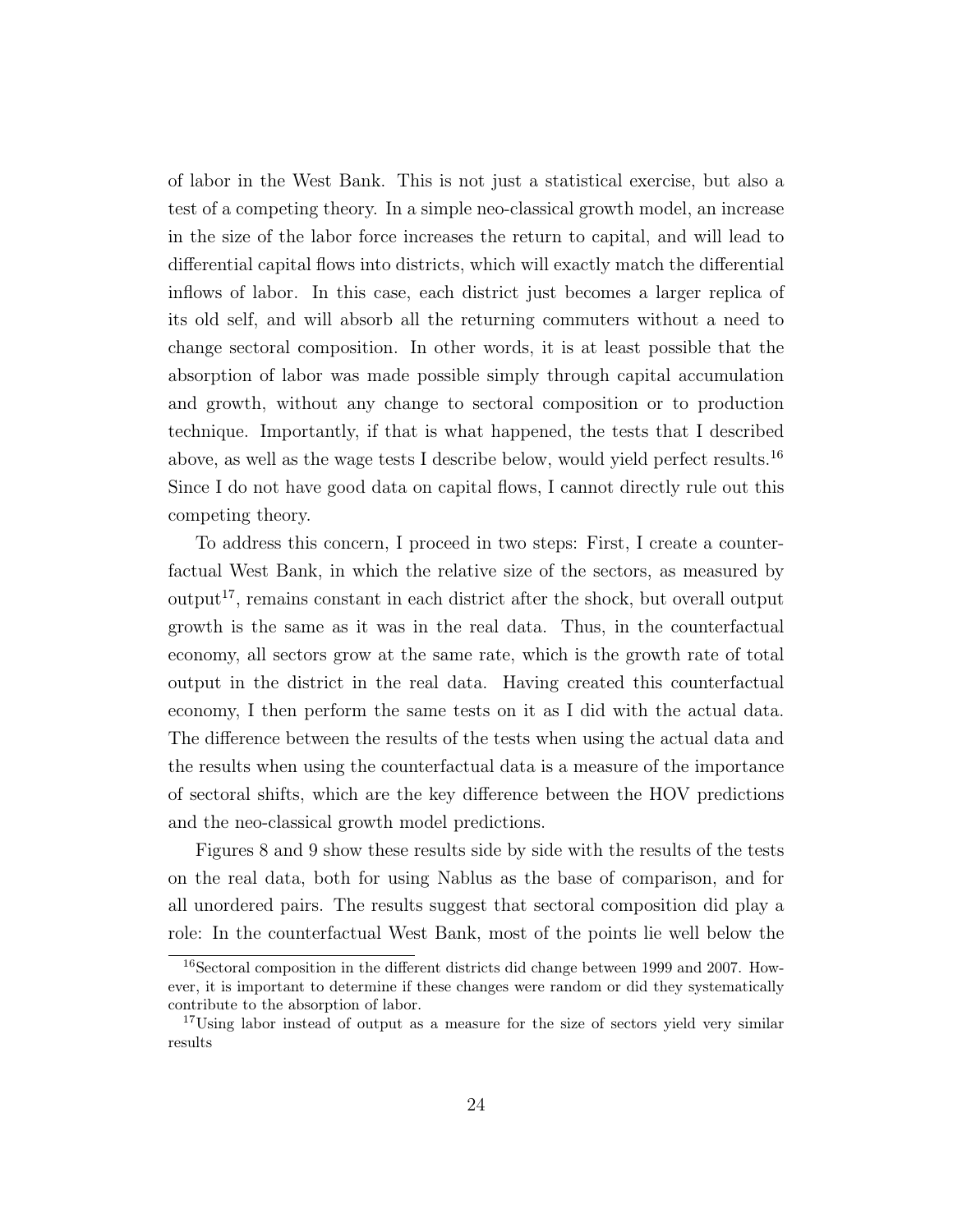45-degree line. The way to interpret this is as follows: If the various districts in the West Bank did not systematically change their sectoral composition after the shock to their labor force (i.e if the HOV model is wrong), then a test that assumes that they also kept using the same techniques as before (i.e. a test that assumes the HOV model is right) will fit the data poorly. Moreover, the result is what seems like a substantial under-demand for labor in the districts that received large supply shocks: A regression of the counterfactual imputed demand change on the observed supply shock yields a slope of only 0.60 when all differences are taken against Nablus, and of 0.66 for all unordered pairs. The under-demand for labor implies that greater overall growth in total production in districts that received larger labor inflows, by itself, cannot account for the absorption of the labor supply shock, and is not, by itself, the reason for the confirmation of the HOV predictions. It is only when the sectoral composition of production is also taken into account that the tests of the HOV predictions are successful.<sup>18</sup>

<sup>&</sup>lt;sup>18</sup>One intuitive way to understand this result is through the concept of *comvariance*, developed in Deardorff (1982) in the context of the HO model. A comvariance is a generalization of covariance to the case of three variables. Technically, it is defined as  $\widetilde{com}(xyz) = \sum_{i=1}^{N} (x_i - \bar{x})(y_i - \bar{y})(z_i - \bar{z}).$  In the West Bank case the relevant comvariance is between the labor intensity of an industry, the size of the increase in a district's labor endowment, and the percentage increase in the production in an industry. Since there is a positive comvariance between these three variables in the data, we can make the following comvariance statement: As predicted by the HOV theory, districts that received larger influx of returning workers increased production relatively more, in industries that are relatively more labor-intensive.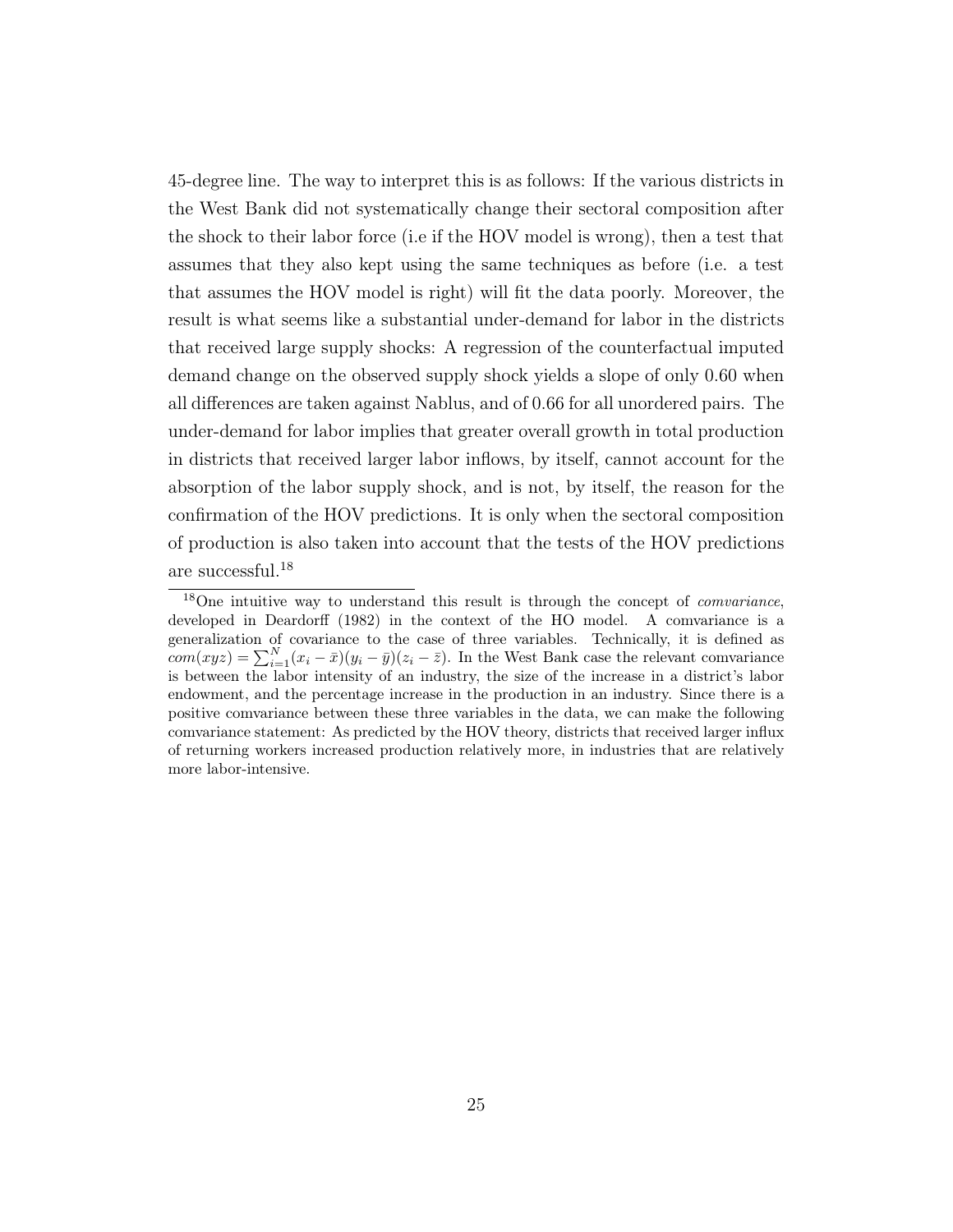Figure 8: Tests of Equation 3 with counterfactual and Real data, All Unordered Pairs



Notes: The left panel shows the results of testing the prediction of the HOV production model in the real data, and the right panel shows the results of testing the model with counterfactual data, where the sectoral composition of production is held constant. All results are in absolute values. Units are 100 workers.



ed Demand I<br>100 linput<br>50

50

100<br>Supply Difference

Figure 9: Tests of Equation 3 with counterfactual and Real data, Nablus as



 $150$ 

100<br>Supply Difference

50

 $200$ 

150

200

Thus, the HOV model fits the data better than a simple neo-classical growth model: Differential capital flows by themselves cannot explain the absorption of labor without the change in sectoral composition of production.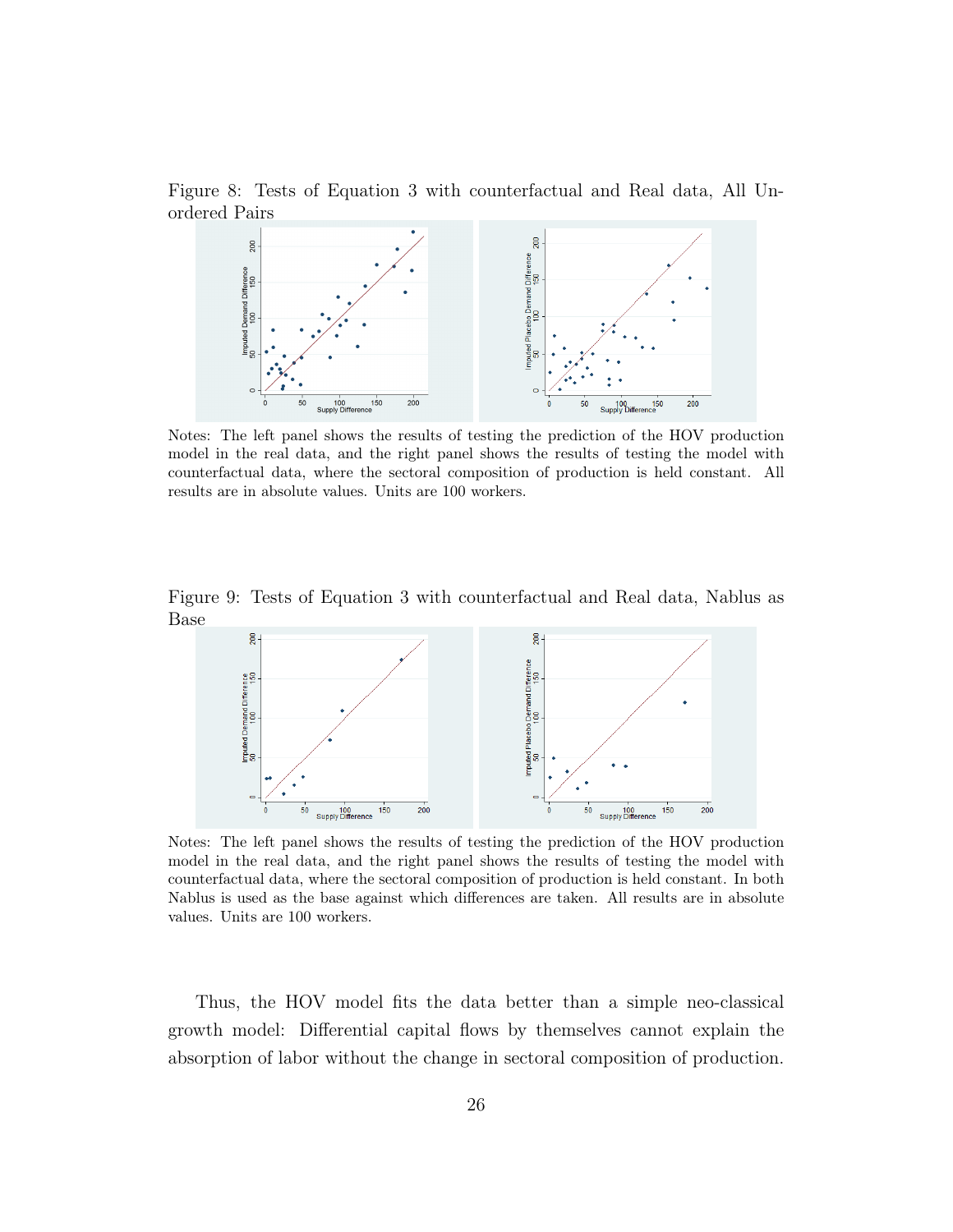The next section deals directly with the possibility that larger labor supply shocks were absorbed, at least partially, through technique changes, and finds evidence against it.

#### 4.3 Wages

A well-known prediction of the HOV model is the so called "Factor Price Equalization" (FPE) theorem. In the HOV model, output prices fully determine the price of factors. Under free and costless trade, all countries face the same output prices, and so, if they share identical technologies, they will have the same factor prices, regardless of relative abundance of factors in each country. This prediction is clearly rejected by international data, as factor prices obviously differ greatly between countries. It is even rejected in the cross section of the West Bank data, with wages differing across districts. However, the natural experiment in the West Bank allows me to test a weaker version of this result, known as Factor Price Insensitivity (FPI), which is difficult to test using cross-section data. According to FPI, factor prices need not be identical everywhere, but they are nonetheless independent of relative factor endowment. In the context of the natural experiment I study, the prediction of the FPI theorem is that wage changes in a district will not be correlated with the size of the shock to the labor force in that district. An important feature of that prediction is that it has an obvious alternative against which it is tested: That districts that received larger labor supply shock will absorb this excess labor through slower wage growth.

Since lower wages are associated with a shift towards more labor-intensive techniques, this test is complementary to the tests described in the previous section. There, it was established that sectoral shifts had to have played a role in labor absorption. Here it is established that technique changes did not.

Figure 10 shows the average wage growth in each district between 1999 and 2007, and the percentage change in the size of the labor force in the district during the same years. The left panel is for aggregate labor, and the right panel is for non-college educated workers only. The correlation between wage growth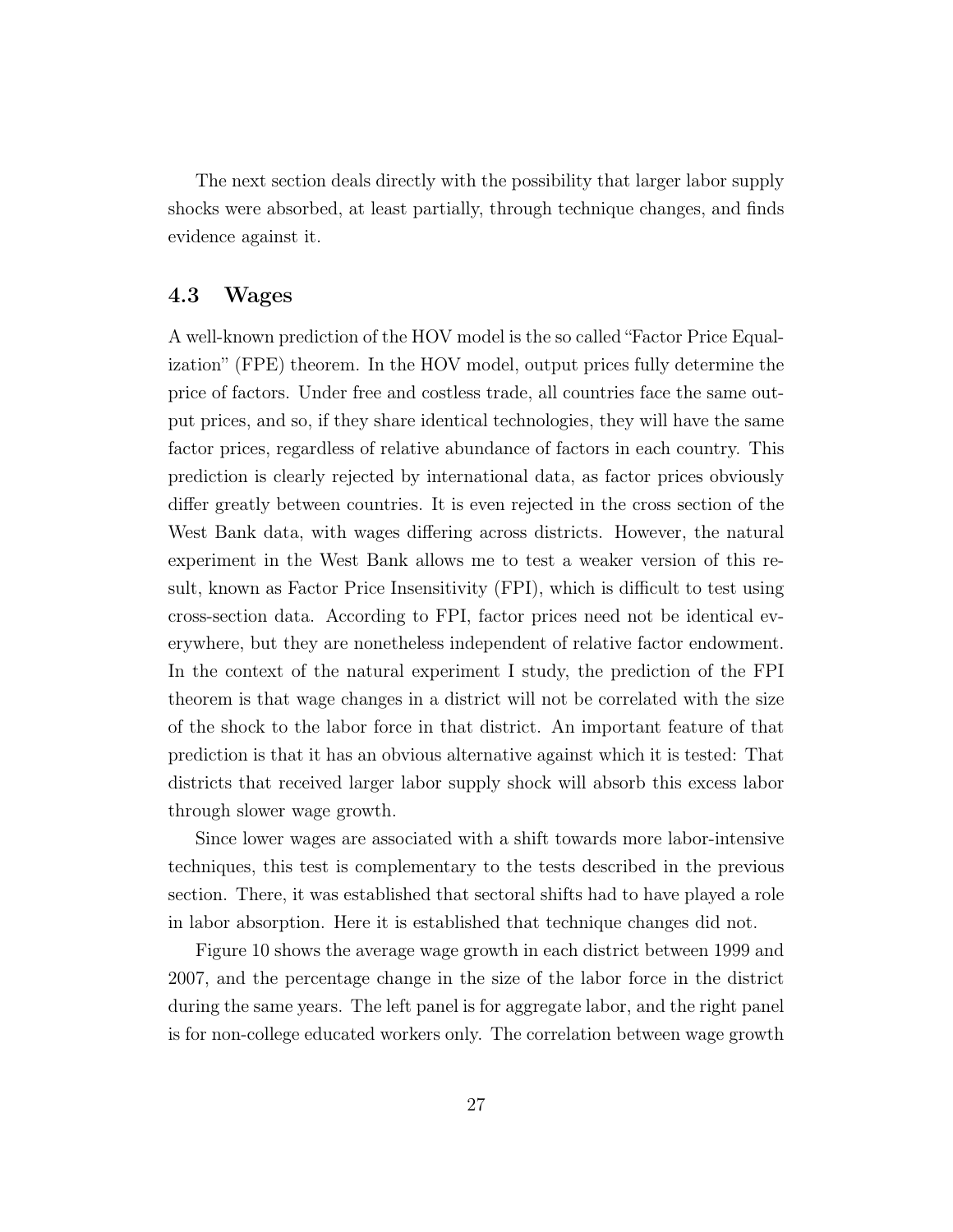and the shock to labor supply is a well-measured zero, and wage increases are not different from each other in a statistically significant way: A district that received a larger influx of labor did not experience slower wage growth. This is consistent with the results in the previous section. Since, as was shown there, the relative increase in labor demand that resulted from changes in the sectoral composition of production matched the increase in labor supply, there was no need for relative wages to fall. It is therefore not surprising that wage changes are not correlated with the size of the shock to the labor force in a district, and indeed are generally similar between districts.

Figure 10: Wage Increases and Growth of Labor Force by District



Notes: Data are from the Labor Force Surveys for the years 1999 and 2007. Black lines are the average of the districts' average wage increases, and dashed lines are the 1.96 standard deviation band.

One concern about this result is positive selection into commuting. If commuters into Israel were, on average, more skilled, then it is possible that after their return, wages went down within every skill level, but average wage in the district was unaffected due to the upgrading of its skill composition. Since the relevant wage for the FPI result is within skill level, such a scenario, if true, would contradict the prediction of FPI. However, there is no evidence that skill composition upgrading had an important effect on wages. First, as can be seen in the right panel of Figure 10, wage changes were not correlated with the size of the shock to the labor force even when the sample is restricted to low-skill workers. Second, as was shown in Table III, commuters had lower levels of education, were younger, and their predicted wage, had they not commuted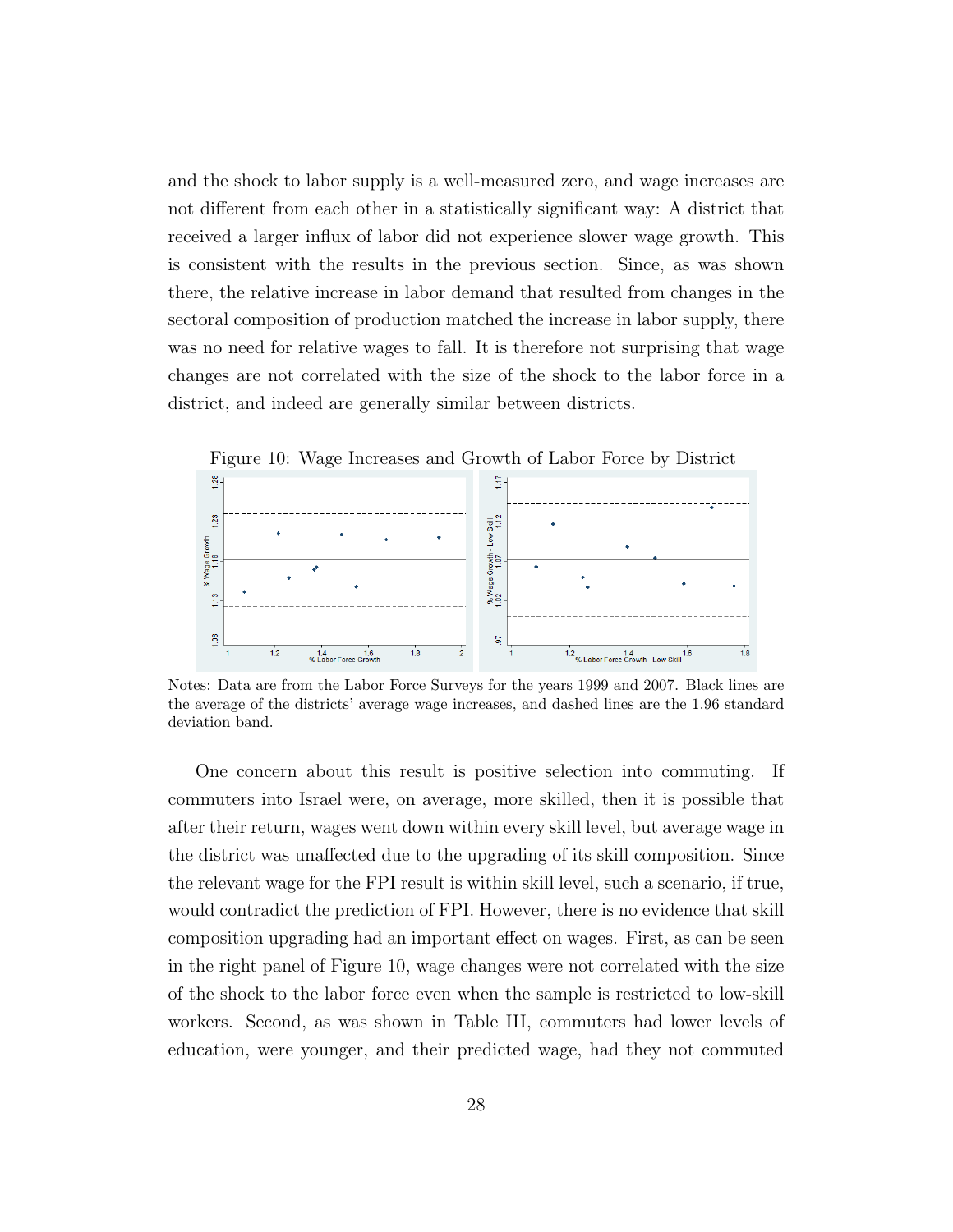to Israel, was generally similar, or if anything–lower than the wages of stayers. Thus, it is unlikely that positive selection into commuting is driving the results.

#### 4.4 Consumption

So far, I have examined the production side of the HOV model of trade. In this section, I supply indirect evidence for the validity of the HOV theorem on the factor content of trade, which states that countries will be net exporters of the services of factors they have in relative abundance. The direct way to test this prediction in the West Bank would have been to use data on trade at the district level. Unfortunately, such data do not exist. However, since the factor content prediction of the theory is derived by simply taking an arithmetic difference between the results of the HOV theory of production and its results about consumption, I can supply indirect evidence for its validity by testing the validity of the assumptions about consumption in the model. To be sure, having data on trade at the district level would have contributed to this study a great deal, but while the data I do have are limited, they nonetheless give important support to the HOV theorem about the factor content of trade.

Before turning to the formal tests, it is important to note that while the tests of the production and consumption sides of the model are technically separate, they are conceptually related through general equilibrium effects. Even if the main margin of adjustment of production was sectoral changes, unless the increased production of labor-intensive goods was traded away, the price of these goods would have fallen. This, in turn, would have triggered a Stolper-Samuelson effect, which would have led to a decline in wages. Thus, the fact that wages did not fall (or grow more slowly) in districts that received a larger influx of workers, in spite of the fact that they shifted production more towards labor-intensive industries, already suggests that this increase in production of labor-intensive goods was traded away, and not consumed locally.

Formally, the HOV theorem about the factor content of trade is stated as follows. Denoting country i's share of consumption of each good out of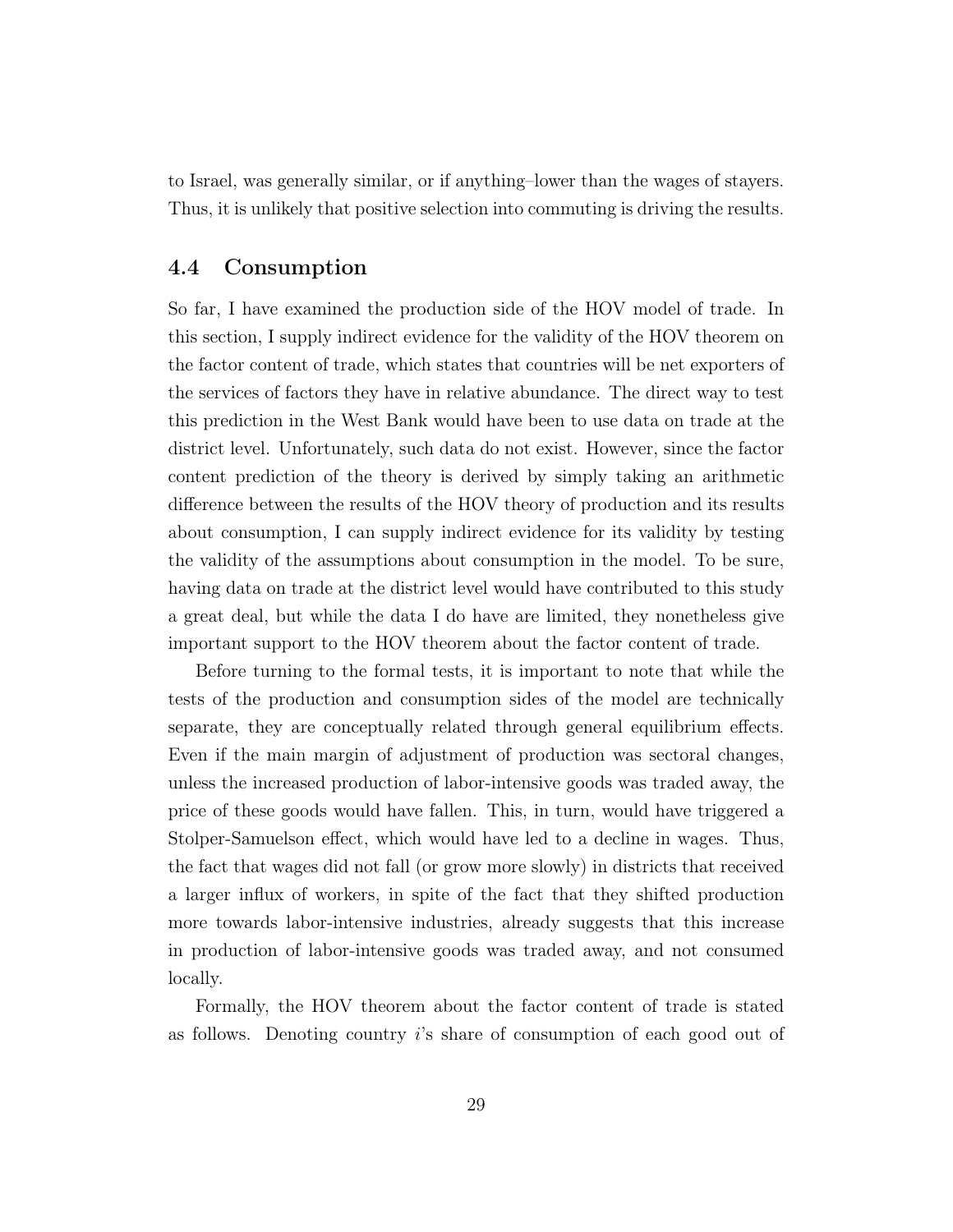world consumption of that good by the  $15 \times 1$  vector  $s_i$ , identical homothetic preferences (IHP) imply that all entries in that vector are equal to the share of economy is GDP out of world GDP, and it is therefore possible to treat  $s_i$ as a scalar.<sup>19</sup> Denoting the factor content of trade for country i by the  $1 \times M$ vector  $F_i$  (with M being the number of factors), world GDP by  $Y^w$ , a district GDP by  $Y_i$ , the direct plus indirect factor content of goods with the  $15 \times M$ matrix  $A^{20}$ , and keeping all the notation for production from Equation 2, we can state the HOV theorem:

$$
AY_i - s_iAY^w = V_i - s_iV^w = F_i \tag{4}
$$

In words: The factor content of production, minus the factor content of consumption, equals the factor content of trade. Defining an economy as abundant in factor  $m$  if its share of world endowment of it is larger than its share of world GDP,  $s_i$ , Equation 4 states that an economy will be a net exporter of the services of the factor in which it is abundant. Since trade data are unavailable, the only part of Equation 4 that can be tested against data, other than the production side, is the assumption of identical homothetic preferences, which gives rise to the existence of the scalar  $s_i$ , representing both country i's share of world GDP and its share of world consumption of each good.

To test whether this assumption is borne out by the data, I use data from the Palestinian Household Expenditure Survey, which details the value of expenditure on a few hundred goods and services, grouped into 26 categories, for a representative sample of households in the West Bank. The assumption of IHP translates into the testable prediction of identical expenditure shares for all categories in all districts, independent of income. Unfortunately, the

<sup>&</sup>lt;sup>19</sup>This is for the case of balanced economies. If economies are not balanced, their share of world GDP differs from their share of world consumption, which requires adjusting Equation 4 to reflect that imbalance. It makes no difference for the analysis here. Nor does the fact that the West Bank, or any of its districts, was not balanced before or after the shock.

<sup>&</sup>lt;sup>20</sup>The matrix A can be stated using the matrix B and the input output matrix of the economy. However, it makes no difference for the analysis here, and unnecessarily complicates the notation. The key thing to note is that  $AY_i = BX_i = V_i$ .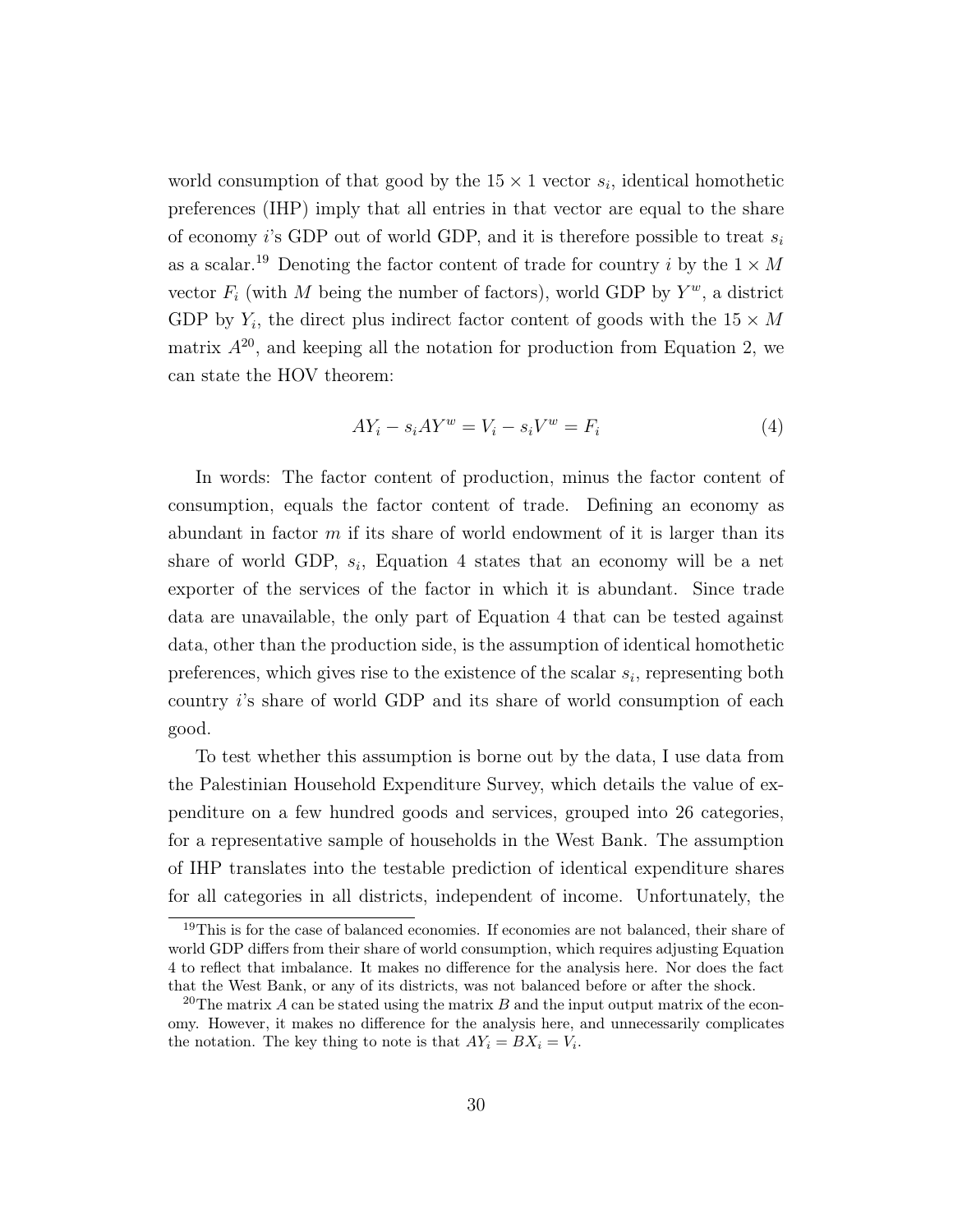data do not report the district of residence of each household, but only divides households to "Northern West Bank", "Middle West Bank" and "South West Bank". Moreover, these data too are only available starting at 2009, so only for the time after the decline in commuting to Israel. Nonetheless, they are still informative. There are only two ways in which the data may yield misleading results for our purposes. The first is if before 2000, expenditure shares were not consistent with IHP, but after the decline in commuting, changes to production patterns led to changes in consumption patterns that are, coincidentally, consistent with IHP. This seems extremely unlikely. Second, it is possible that differences in expenditure shares between districts average out at this higher level of aggregation. While increasing the level of aggregation may mechanically lead to some averaging out of differences, since there are only 3 or 4 districts in each of North, Middle, and South West Bank, it seems unlikely that such differences in expenditure shares balanced each other very effectively. It is much more plausible to interpret the data as supporting the assumptions that households in different districts in the West Bank share similar, homothetic, preferences.

Table IV reports average consumption shares on each of 24 groups of goods, that together cover essentially all of household consumption, in each of the three regions of the West Bank.<sup>21</sup>

<sup>21</sup>I exclude the value of home-produced goods, which are likely to be poorly measured and impossible to price, and the value of consumption of alcoholic beverages, since in a predominantly Muslim society there may be severe under-reporting on actual consumption of alcohol. Indeed, the overwhelming majority of households report zero alcohol consumption.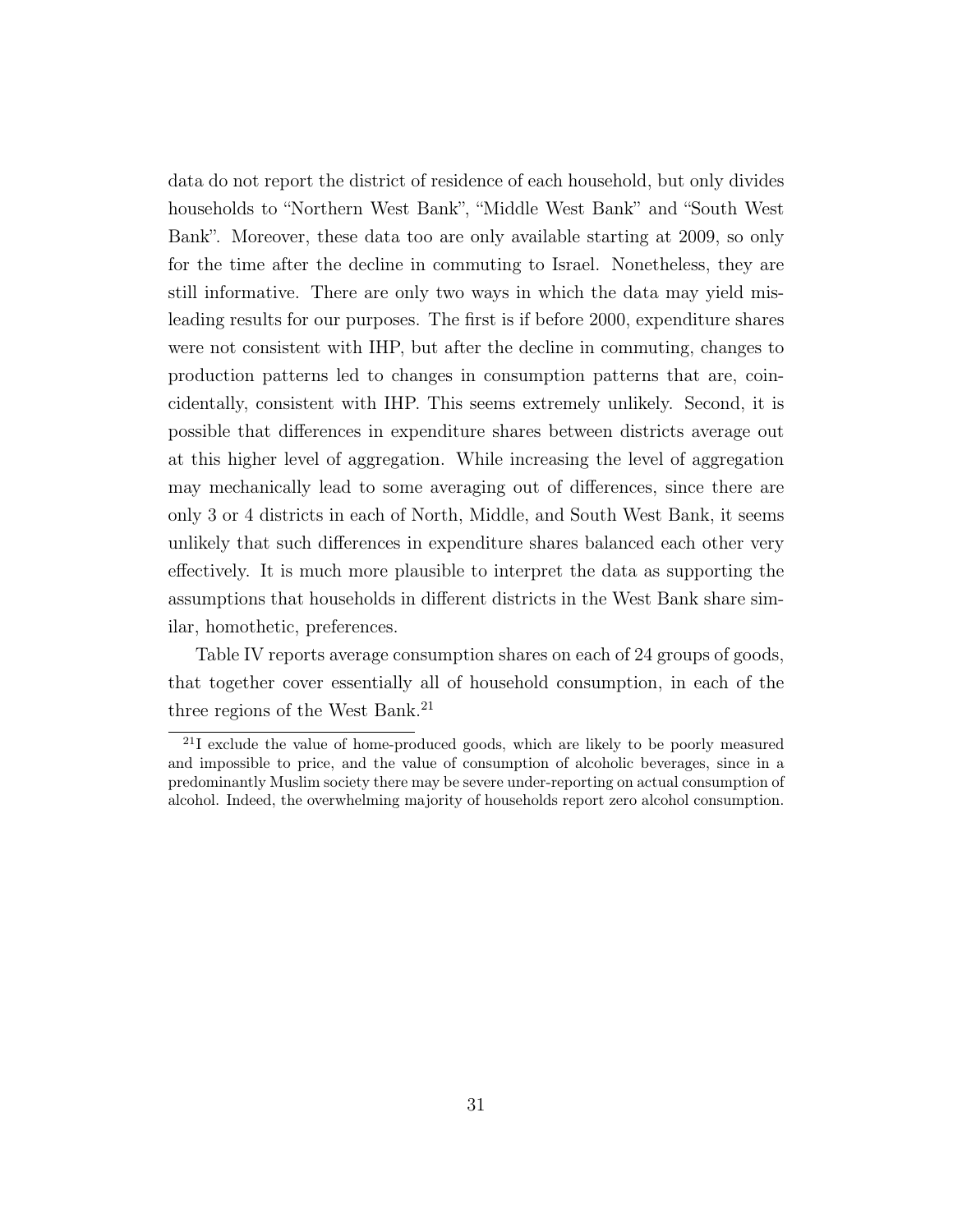|                                         | Northern West | Middle West | Southern West |
|-----------------------------------------|---------------|-------------|---------------|
|                                         | Bank          | Bank        | Bank          |
| Average Total Expenditure (NIS)         | 4,647         | 5,032       | 4,201         |
| <b>Bread and Cereals</b>                | 5.6%          | 4.4%        | 5.8%          |
| Meat and Poultry                        | 7.2%          | 8.1%        | 11.4%         |
| <b>Fish and Sea Products</b>            | 0.5%          | 0.6%        | 0.7%          |
| Dairy Products and Eggs                 | 2.7%          | 2.9%        | 3.1%          |
| Oils and Fats                           | 1.4%          | 1.1%        | 1.2%          |
| <b>Fruits and Nuts</b>                  | 2.7%          | 2.2%        | 2.7%          |
| Vegetables, legumes and tubers          | 3.7%          | 3.3%        | 4.8%          |
| Sugar and confectionery                 | 1.7%          | 1.7%        | 1.5%          |
| Non-alcoholic beverages                 | 1.6%          | 1.7%        | 1.6%          |
| Salt, spices and other food             | 2.0%          | 1.7%        | 1.3%          |
| Take-away food and meals in restaurants | 3.6%          | 2.2%        | 1.8%          |
| <b>TOTAL FOOD</b>                       | 32.9%         | 29.7%       | 36.0%         |
| Clothing and footwear                   | 6.6%          | 5.6%        | 6.5%          |
| Housing                                 | 6.9%          | 9.4%        | 8.4%          |
| Furniture and utensils                  | 4.7%          | 3.7%        | 2.9%          |
| Household operations                    | 1.3%          | 1.2%        | 1.1%          |
| Medical care                            | 4.5%          | 2.9%        | 3.7%          |
| Transport                               | 11.6%         | 13.0%       | 12.1%         |
| Education                               | 2.8%          | 2.9%        | 2.9%          |
| Recreation                              | 1.3%          | 1.8%        | 1.0%          |
| Personal care                           | 2.5%          | 2.7%        | 2.2%          |
| Tobacco                                 | 4.5%          | 5.2%        | 5.7%          |
| Other non-food consumption expenditure  | 4.8%          | 3.0%        | 3.1%          |
| Other than food                         | 0.4%          | 0.0%        | 0.0%          |
| Imputed rent                            | 8.6%          | 12.9%       | 9.8%          |
| Communication                           | 3.4%          | 4.2%        | 2.6%          |
| N                                       | 1,189         | 988         | 725           |

Table IV: Consumption Shares in the West Bank

The resemblance in expenditure shares is remarkable. The correlation in the size of expenditure shares between the areas of the West Bank is given in Table V and is between 0.941 and 0.944. These high correlations are not the result of some categories being inherently much larger than others: The Spearman rank correlations, also reported in Table V, are also very high, ranging from 0.949 to 0.957. This is especially notable, since the value of total expenditure (and so, presumably, income level) differs by 10%-20% between the different parts of the West Bank. Considering the inherent noise in consumption reporting, these results are consistent with the IHP assumption, at least at this level of aggregation.

It is important to understand these results in the context of the results from the previous section. It is because the different parts of the West Bank

Notes: Data are from The Household Expenditure Survey for 2009, conducted by the PCBS.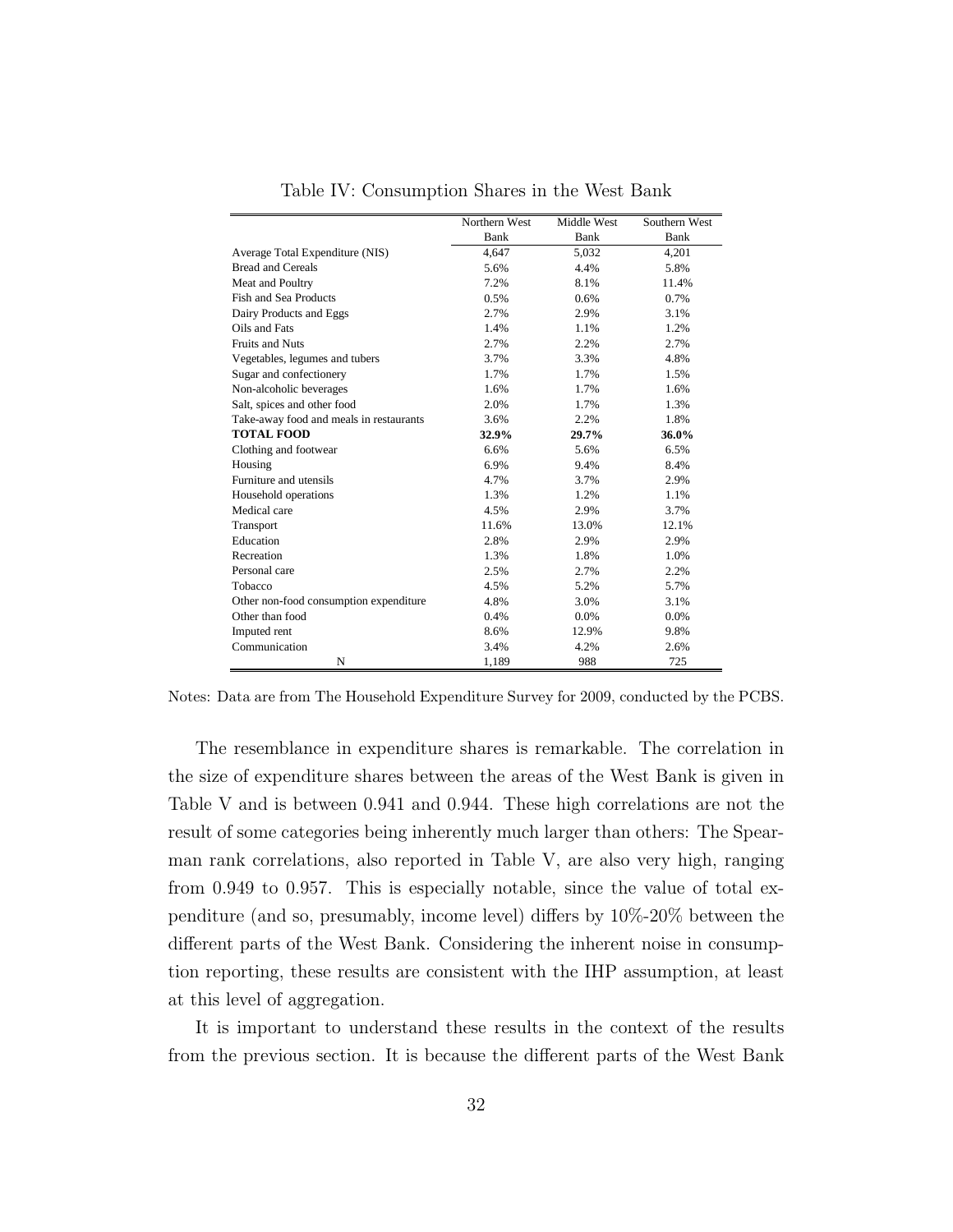| Pearson Correlation ( $\rho_n$ ) and Spearman Rank Correlation ( $\rho_s$ ) |                                          |                                      |               |  |
|-----------------------------------------------------------------------------|------------------------------------------|--------------------------------------|---------------|--|
|                                                                             | Northern West                            | Middle West                          | Southern West |  |
|                                                                             | Bank                                     | Bank                                 | Bank          |  |
| Northern West<br>Bank                                                       |                                          |                                      |               |  |
| Middle West Bank                                                            | $p_{p} = 0.941$<br>$\rho_{s} = 0.957$    |                                      |               |  |
| Southern West<br>Bank                                                       | $\rho_{p} = 0.945$<br>$\rho_{s} = 0.953$ | $\rho_p = 0.944$<br>$\rho_s = 0.949$ |               |  |

Table V: Correlations in Expenditure Shares

shared identical homothetic preferences that increases in the production of labor-intensive goods were traded away and did not result in a relative fall in the prices of labor-intensive goods in districts that received larger labor influxes, which in turn would have led to a relative decline in wages there.

## 5 Conclusions

The exogenous fall in commuting options from the West Bank to Israel led to a large shock to the size of the labor force in the West Bank, an effect that varied between different districts there. Allowing for district specific deviations from the assumptions of the HOV model about production, I find that the changes in production patterns are consistent with the predictions of the Heckscher-Ohlin-Vanek model of trade. Moreover, these changes allowed for an absorption of the returning commuters, without relative wage changes, as predicted by the FPI theorem. While no direct data on trade exist at the district level, data on consumption is consistent with the assumption of identical homothetic preferences in the West Bank, thus giving indirect support for the HOV theorem on the factor content of trade. Yet, all three of these predictions failed in cross sectional tests conducted in previous studies. What are we then to make of these new findings?

It should come as no surprise that the HOV theory is not a sufficient theory to explain the actual trade patterns we observe in the real world. Germany and China are different in many ways other than the relative supply of different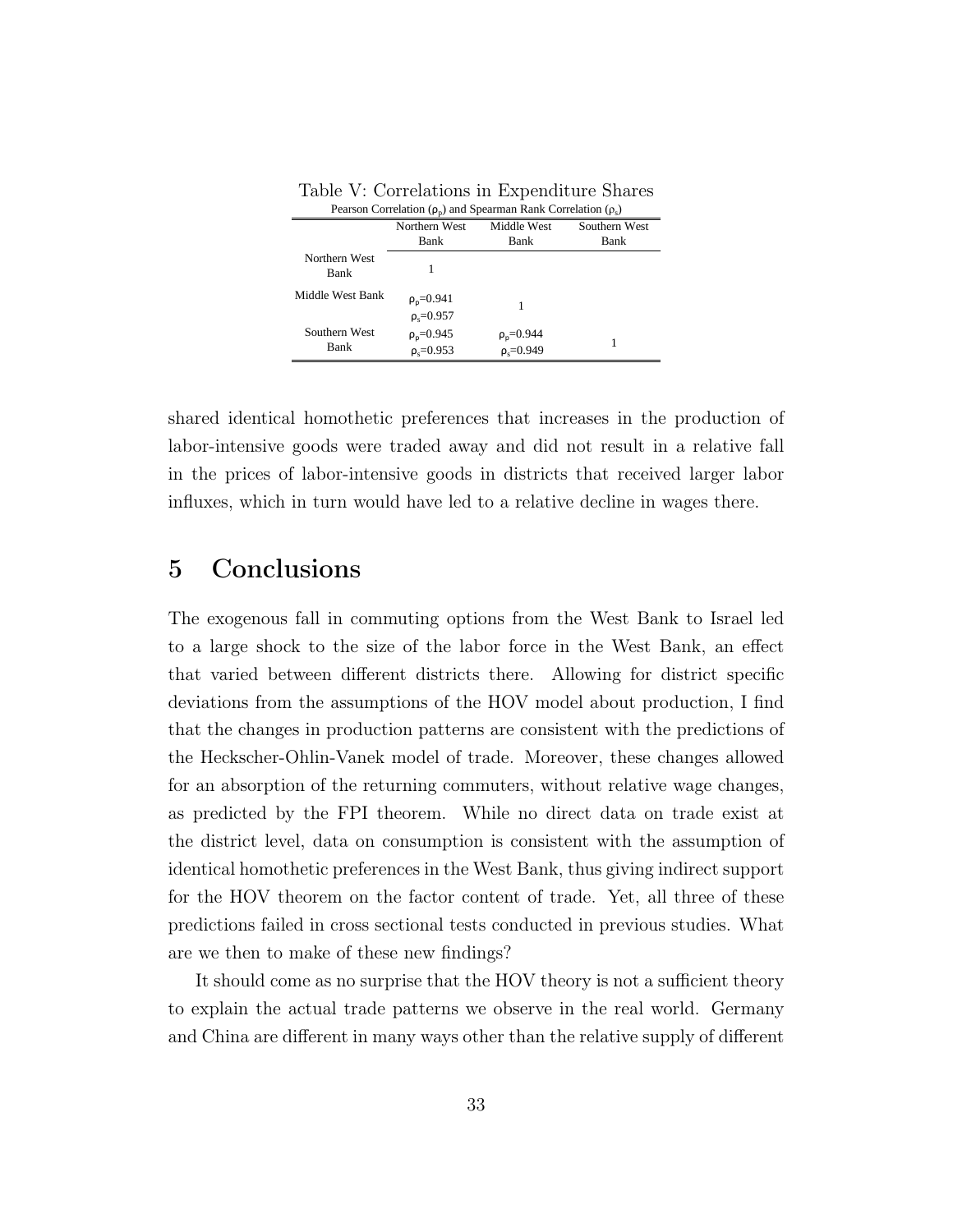kinds of labor and capital, and some of these differences affect trade patterns in ways that the HOV theory fails to capture. However, that does not render the theory useless. While the original insights of Eli Heckscher and Bertil Ohlin are not sufficient to explain world trade patterns, the experience of the West Bank suggests that they nonetheless describe a real and important aspect of international trade, and do very well in explaining how an open economy adjusts to shocks to its factor markets by modifying the composition of production, and trading away the excess production. Whatever other forces shape trade patterns, relative factor abundance does play a role.

## References

- Angrist, J. D. (1995): "The Economic Returns to Schooling in the West Bank and Gaza Strip," The American Economic Review, 85, 1065–1087.
- (1996): "Short-Run Demand for Palestinian Labor," *Journal of Labor* Economics, 14, 425–453.
- Bernhofen, D. M., and J. C. Brown (2011): "Testing the General Validity of the Heckscher-Ohlin Theorem: The Natural Experiment of Japan," CESifo Working Paper Series, No. 3586.
- Bowen, H. P., E. E. Leamer, and L. Sveikauskas (1987): "Multicountry, Multifactor Tests of the Factor Abundance Theory," American Economic Review, 77, 791–809.
- Card, D. (1990): "The Impact of the Mariel Boatlift on the Miami Labor Market," Industrial and Labor Relations Review, 43, 245–257.
- Davis, D. R., and D. E. Weinstein (2001): "An Account of Global Factor Trade," The American Economic Review, 91, 1423–1453.
- Davis, D. R., D. E. Weinstein, S. C. Bradford, and K. Shimpo (1997): "Using International and Japanese Regional Data to Determine When the Factor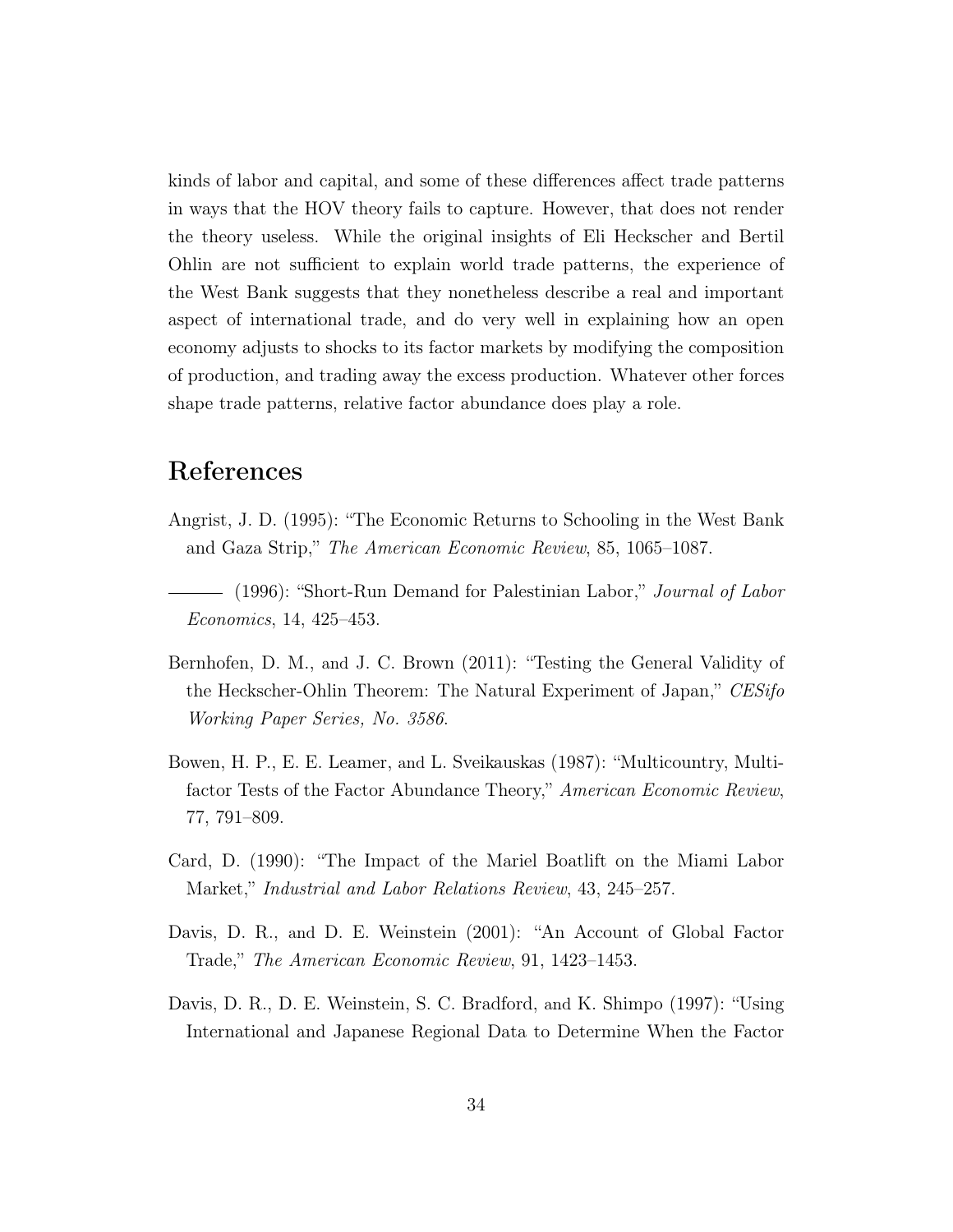Abundance Theory of Trade Works," American Economic Review, 87, 421– 446.

- Deardorff, A. V. (1982): "the General Validity of the Heckscher-Ohlin Theorem," The American Economic Review, 72, 683–694.
- Etkes, H. (2011): "The Impact of Employment in Israel on the Palestinian Labor Force," Bank of Israel Discussion Paper No. 2011.11.
- Flaig, D., K. Siddig, H. Grethe, J. Luckmann, and S. McDonald (2013): "Relaxing Israeli restrictions on Palestinian labour: Who benefits?," Economic Modelling, 31, 143–150.
- Gandal, N., G. H. Hanson, and M. J. Slaughter (2004): "Technology, Trade, and Adjustment to Immigration in Israel," European Economic Review, 48, 403–428.
- Hanson, G. H., and M. J. Slaughter (1999): "The Rybczynski Theorem, Factor-Price Equalization, and Immigration: Evidence from U.S. States," NBER Working Paper No. 7074.
- Harrigan, J. (1995): "Factor Endowments and the International Location of Production: Econometric Evidence for the OECD, 1970–1985," Journal of International Economics, 39, 123–141.
- Horiba, Y., and R. C. Kirkpatrick (1981): "Factor Endowments, Factor Proportions, and the Allocative Efficiency of U.S. Interregional Trade," Review of Economics and Statistics, 63(2), 178–187.
- Kerr, S. P., and W. R. Kerr (2011): "Economic Impact of Immigration: A Survey," NBER Working Paper 16763.
- Leontief, W. (1953): "Domestic Production and Foreign Trade: The American Capital Position Re-examind," Proceedings of the American Philosphical Society, 97, 331–349.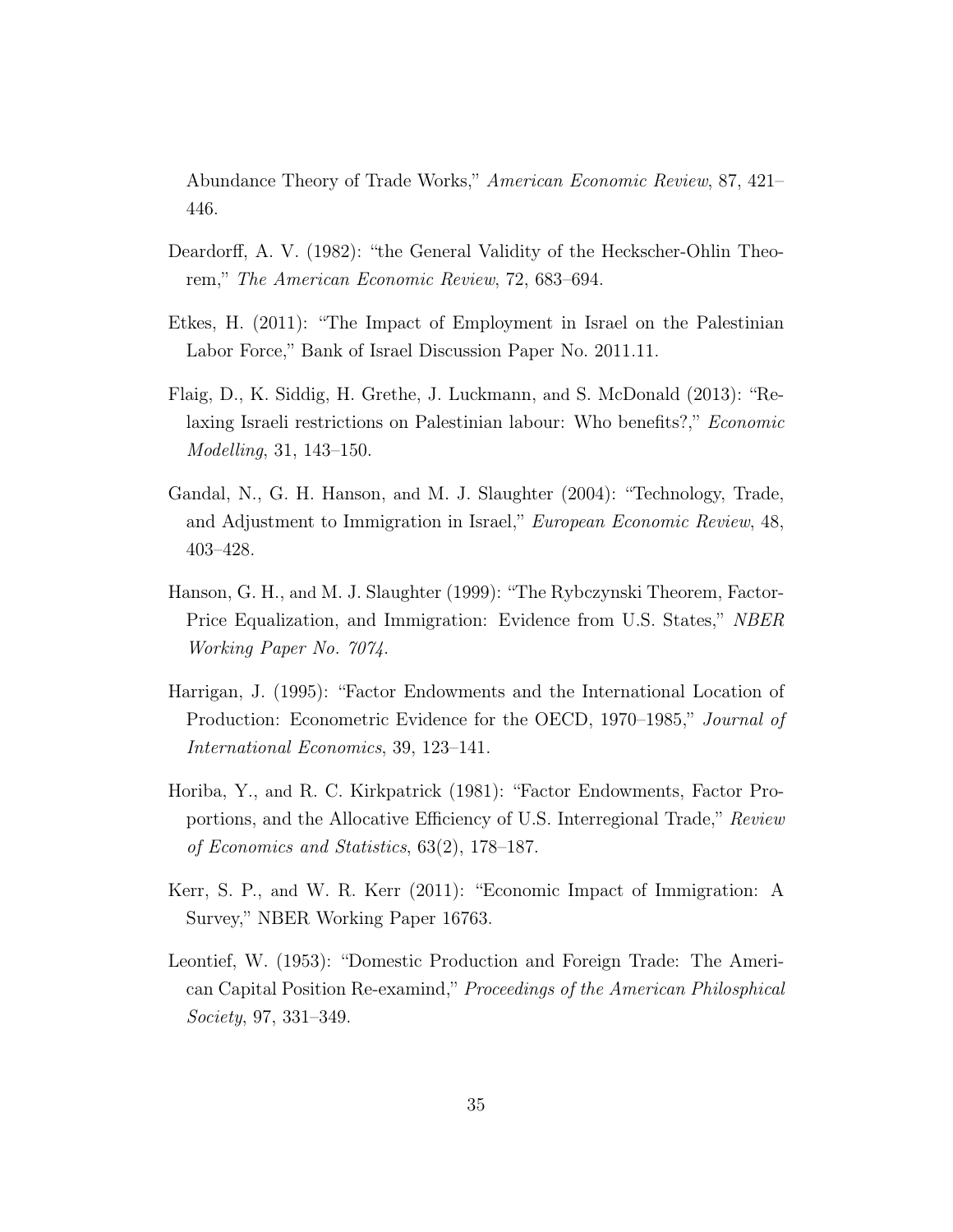- Mansour, H. (2010): "The Effects of Labor Supply shocks on Labor Market Outcomes: Evidence from the Israel-Palestinian Conflict," Labour Economics, 17, 930–939.
- Maskus, K. E. (1985): "A Test of The Heckscher-Ohlin-Vanek Theorem: The Leontief Commonplace," Journal of International Economics, 19, 201–212.
- Miaari, S., A. Zussman, and N. Zussman (2012): "Employment Restrictions and Political Violence in the Israeli-Palestinian Conflict," Discussion Paper Series, Bank of Israel.
- Michaels, G. (2008): "The Effect of Trade on the Demand for Skill—Evidence from the Interstate Highway System," Review of Economics and Statistics, 90(4), 683–701.
- Stern, R. M., and K. E. Maskus (1981): "Determinants of the Structure of US Foreign Trade, 1958–76," Journal of International Economics, 11, 207–224.
- Trefler, D. (1993): "International Factor Price Differences: Leontief was Right!," Journal of Political Economy, 101, 961–987.
- (1995): "The Case of the Missing Trade and Other Mysteries," The American Economic Review, 85, 1029–1046.
- (2002): "The Case of the Missing Trade and Other Mysteries: Reply," The American Economic Review, 92, 405–410.

## A Data Appendix

Data on wages, employment and commuting are from the Palestinian Labor Force Survey, conducted by the Palestinian Central Bureau of Statistics. The survey is conducted at a quarterly frequency, and is explicitly designed to be geographically representative, based on the population census. In the year 1999, a total of 53,489 persons over the age of 15 were sampled in the West Bank,